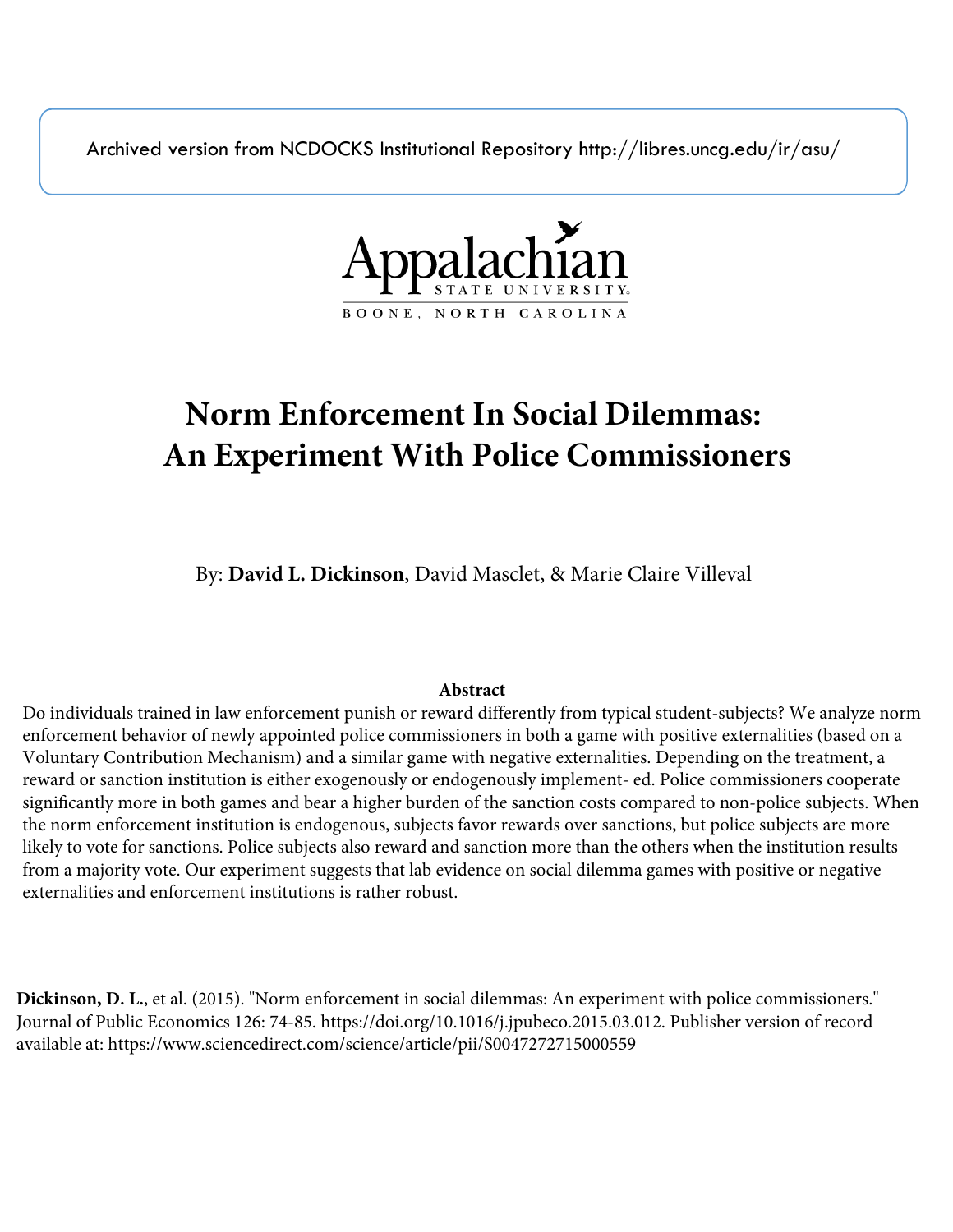# Norm enforcement in social dilemmas: An experiment with police commissioners<sup>☆</sup>

## David L. Dickinson a,d,e, David Masclet b,g, Marie Claire Villeval c,d,f,\*

<sup>a</sup> Appalachian State University, Department of Economics, Boone, NC 28608, United States

**b** University of Rennes, 7 place Hoche, 35000 Rennes, France

<sup>c</sup> Université de Lyon, Lyon F-69007, France

<sup>d</sup> CNRS, GATE Lyon Saint-Etienne, 93 Chemin des Mouilles, 69130 Ecully, France

<sup>e</sup> ESI, Chapman University, United States

<sup>f</sup> IZA, Bonn, Germany

<sup>g</sup> CIRANO, Montreal, Canada

#### **ABSTRACT**

Do individuals trained in law enforcement punish or reward differently from typical student-subjects? We analyze norm enforcement behavior of newly appointed police commissioners in both a game with positive externalities (based on a Voluntary Contribution Mechanism) and a similar game with negative externalities. Depending on the treatment, a reward or sanction institution is either exogenously or endogenously implemented. Police commissioners cooperate significantly more in both games and bear a higher burden of the sanction costs compared to non-police subjects. When the norm enforcement institution is endogenous, subjects favor rewards over sanctions, but police subjects are more likely to vote for sanctions. Police subjects also reward and sanction more than the others when the institution results from a majority vote. Our experiment suggests that lab evidence on social dilemma games with positive or negative externalities and enforcement institutions is rather robust.

Keywords: Norm enforcement Sanctions Rewards Voluntary contribution mechanism Police Experiment

#### 1. Introduction

When a police officer pulls you over, a reward for not breaking the law is usually the last thing on your mind. Yet, in recent years numerous police forces around the world have experimented with "positive

69130 Ecully, France.

ticketing", which involves giving out reward tickets and vouchers for good behavior.<sup>1</sup> These reward programs go against the old paradigm of the corrective policing model [\(Becker, 1968\)](#page-11-0).

One obvious reason why police almost exclusively use sanctions is that it seems unnatural to reward those who comply with the law rewards are usually reserved for going above-and-beyond a norm, if

 $\overrightarrow{a}$  We are particularly grateful to the Ecole Nationale Supérieure de la Police (ENSP) and in particular H. Martini and D. Lambert who helped make these experiments possible. We thank participants at the ASFEE meeting and the AFSE Congress in Lyon for useful comments. We thank E. Priour for programming the experiment and E. Derigo and Z. Dai for valuable research assistance. The financial support of ANR (National Research Agency) for the CONFLICT program is gratefully acknowledged (ANR\_jc25-02-08). This research was performed within the framework of the LABEX CORTEX (ANR-11-LABX-0042) of Université de Lyon, within the program "Investissements d'Avenir" (ANR-11- IDEX-007) operated by the French National Research Agency (ANR). The usual disclaimer applies and the authors are solely responsible for the content of this analysis. ⁎ Corresponding author at: CNRS, GATE Lyon Saint-Etienne, 93 Chemin des Mouilles,

E-mail addresses: [dickinsondl@appstate.edu](mailto:dickinsondl@appstate.edu) (D.L. Dickinson),

[david.masclet@univ-rennes1.fr](mailto:david.masclet@univ-rennes1.fr) (D. Masclet), [villeval@gate.cnrs.fr](mailto:villeval@gate.cnrs.fr) (M.C. Villeval).

<sup>1</sup> For example, drivers in Sandy, Utah, were given vouchers for movie tickets for safe driving behaviors in 2013, and drivers in the south of France were given 20 Euro gas tickets for driving below the blood alcohol limit during 2014 New Year's celebrations. Youth in Decator, IL might receive a free food voucher for using crosswalks or skateboarding in designated areas, and Toronto Police have articulated hopes that positive ticketing will help facilitate communication and build trust in addition to encouraging good and legal behaviors (see [http://www.positiveticketing.ca/default.aspx\)](http://www.positiveticketing.ca/default.aspx). While often targeted at youth, such programs may reward anyone behaving virtuously or simply not breaking the law. A positive ticketing program pioneer, Ward Clapham (a retired Canadian Mountie), estimates that over 25 countries currently use such programs to at least some extent (see [http://news.msn.com/world/police-hope-positive-tickets-will-reduce-crime\)](http://news.msn.com/world/police-hope-positive-tickets-will-reduce-crime).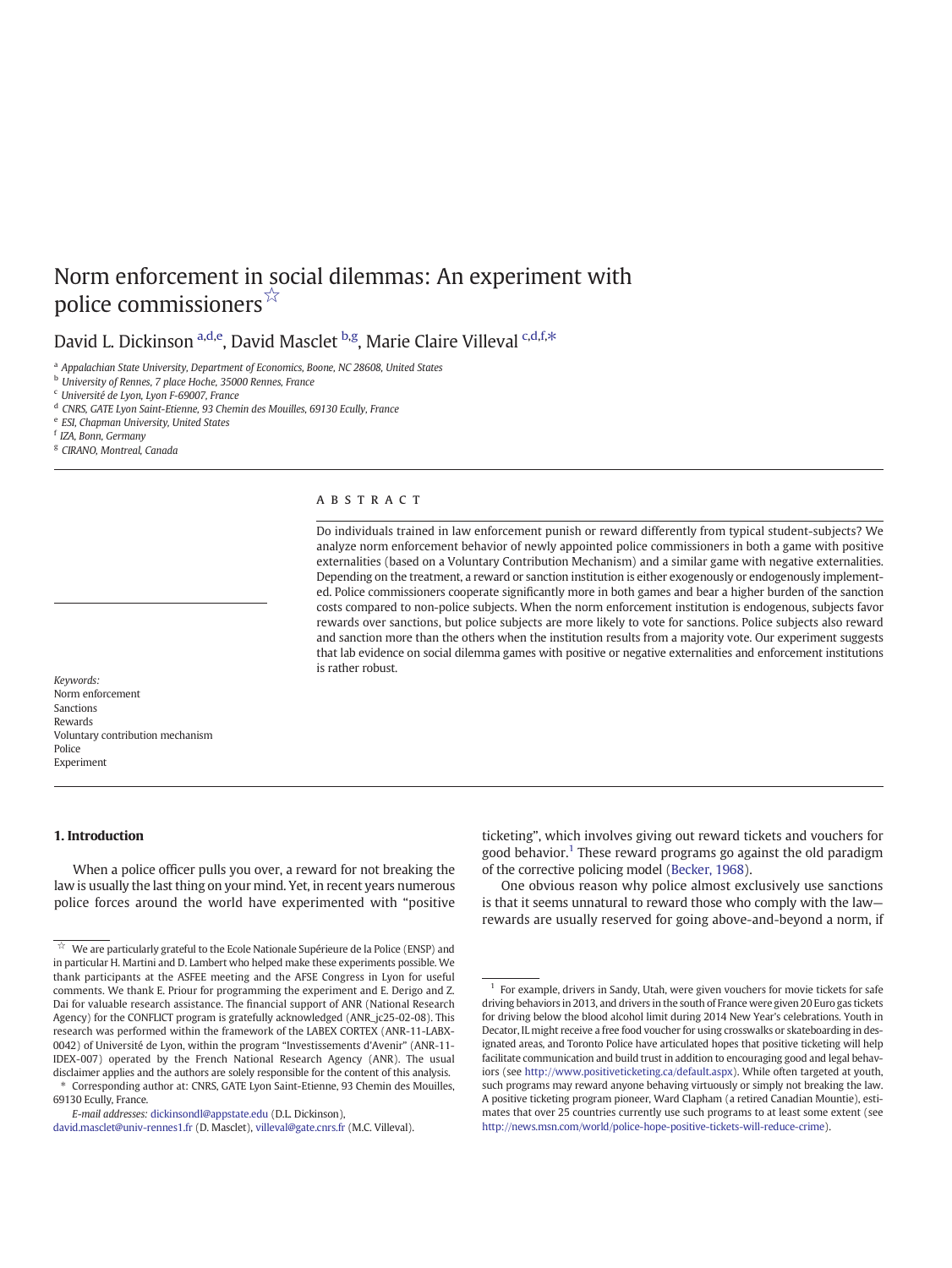they are given at all. There may be additional reasons why police prefer sanctions to rewards for norm enforcement. Firstly, there may exist a pure framing effect: sanctions may resonate more with norm enforcement in "destructive" contexts compared to "constructive" contexts. Norm violations involving active destruction may trigger more negative emotions than norm violations involving passive acts of omission (e.g., failure to contribute to a public good). Secondly, sanctions may be more effective than rewards at norm enforcement when norm violation involves the destruction of wealth. Finally, one may conjecture the existence of a pure police-specific effect. Specifically, police officers are more exposed to destructive contexts and disorderly elements of society. As such, they may have a stronger inclination to use sanctions [\(Skolnick and Fyfe, 1995\)](#page-12-0). $<sup>2</sup>$ </sup>

Social dilemmas are popular for studying cooperation and social norms because group welfare is at odds with the dominant strategy of selfish free riding behavior. Early laboratory experiments have shown that initial contributions in Voluntary Contribution Mechanism games are substantially above the Nash prediction, but decline steadily as the game is repeated ([Isaac et al., 1984; Andreoni, 1988; Ledyard, 1995](#page-12-0)). Research has also shown that, in otherwise parallel games, there is a reduced willingness to cooperate when externalities are negative rather than positive, because the warm glow is stronger than the cold-prickle [\(Andreoni, 1995\)](#page-11-0). However, cooperation can be sustained in the long run when punishment is available [\(Yamagishi, 1986; Fehr and Gächter,](#page-12-0) [2000; Gächter et al., 2008\)](#page-12-0). Punishment is typically directed at those who violate the norm of cooperation, which is given by the average group contribution level. This finding is robust to various environmental conditions [\(Masclet et al., 2003; Bochet et al., 2006; Anderson and](#page-12-0) [Putterman, 2006; Carpenter, 2007](#page-12-0)). Other studies have attempted to investigate the effectiveness of reward mechanisms to enforce the norm of cooperation [\(Dickinson, 2001; Andreoni et al., 2003; Walker](#page-11-0) [and Halloran, 2004; Sefton et al., 2007; Rand et al., 2009; Sutter et al.,](#page-11-0) [2010; Dugar, 2013\)](#page-11-0). Most of them show that rewards are somewhat less effective than sanctions in enforcing cooperation.

The originality of our paper is threefold. First, we experimentally investigate the effectiveness of punishment and reward institutions not only in a constructive (Giving Game) social dilemma context but also in an equivalent destructive (Taking Game) context. In the Giving Game non-cooperation is failing to contribute to a public account, whereas in the Taking Game, non-cooperation involves active withdrawals from a common account. The two games are linear public good/bad games with the same dominant strategy Nash equilibrium of no cooperation.3 While the effect of sanctions/rewards is well documented in a positive frame, their effectiveness is less well-established when the social dilemma is negatively framed. Using Common Pool Resource (CPR) games, some find that sanctions improve cooperation [\(Ostrom et al., 1992; Casari and Plott, 2003; van Soest and Vyrastekova,](#page-12-0) [2006\)](#page-12-0), but others find the opposite result [\(Janssen et al., 2010; Cason](#page-12-0) [and Gangadharan, forthcoming\)](#page-12-0). In the same vein, the use of rewards to enforce cooperation in a CPR context has received less attention (exceptions include [Vyrastekova and Van Soest, 2008; Stoop et al.,](#page-12-0) [2013](#page-12-0)), even though its relevance to the real world is clear. One novelty of our design is that we can compare the impact of the various norm enforcement mechanisms in constructive versus destructive, but otherwise identical, linear social dilemmas. This allows us to test for social dilemma framing effects on sanctions and rewards.

The second originality of our paper is that we enroll a representative sample of new French police commissioners to form mixed groups with participants from a standard student subject-pool. Our aim is to analyze whether police commissioners behave differently in terms of institutional choices and norm enforcement. This population is perfectly suited for our study because police commissioners have self-selected into a 'mission-oriented' occupation in the destructive context of crime deterrence, and because their training and core function are in law enforcement [\(Besley and Ghatak, 2005\)](#page-11-0). Additionally, some of these commissioners had completed their training two years prior to our experiment, while others were still in training. This allows us to examine whether some experience with crime and enforcement affects behavior in our games. When comparing commissioners with non-police subjects, our intuition is that commissioners may have a stronger preference for sanctions due to both their occupational selection and explicit training to favor sanctions over rewards [\(Raganella and White, 2004;](#page-12-0) [Wu et al., 2009\)](#page-12-0).<sup>4,5</sup> Our artefactual field experiment therefore contributes to discussion regarding the external validity of experiments by comparing career professionals with student-subjects ([Dyer et al.,](#page-11-0) [1989; Cadsby and Maynes, 1998; Cooper et al., 1999; Alatas et al.,](#page-11-0) [2009; Carpenter and Seki, 2011\)](#page-11-0). In his survey, [Frechette \(2015\)](#page-12-0) finds no evidence that conclusions based on standard student-subject pools cannot generalize to professionals, as well as to the literature on how experience affects framing effects (e.g., [Gächter et al., 2009; List, 2003](#page-12-0)).

Finally our third contribution is to vary the way the enforcement institution is implemented (exogenously or endogenously through a majority vote) so that we can test whether, as government agents, police commissioners are more willing to utilize an institution when it results from a democratic choice. We thus contribute to the literature on endogenous institutions in social dilemmas ([Gürerk et al., 2006;](#page-12-0) [Tyran and Feld, 2006; Kosfeld et al., 2009; Sutter et al., 2010;](#page-12-0) [Putterman et al., 2011;](#page-12-0) see [Vyrastekova and van Soest, 2003](#page-12-0) for a common pool context).

Our experiment consists of four treatments in both Giving and Taking Game contexts: Baseline, Reward, Sanction, and Vote. The Baseline treatment of the Giving Game is a linear public good game (public bad in the case of the Taking Game) without any enforcement institution. In the Sanction (Reward) treatment, a new stage is added. After being informed of each group member's contribution, subjects can sanction (reward) others at personal cost. Finally, in the Vote treatment, subjects vote in a preliminary stage for their preferred institution (Reward and Sanction), and the majority vote determines the institution that is implemented for all rounds.

Our results show that socially desirable behavior (i.e., contributing in the Giving Game or non-extracting in the Taking Game) is higher in the positive compared to the negative context; the existence of norm enforcement increases socially desired behavior; and police subjects contribute more (extract less) than non-police subjects. We also find that, after controlling for a possible selection bias in the decision to use the institution, the intensity of both sanctions and rewards is higher

 $2$  The comments of a police officer in the "Pops for Cops" program in Decatur, IL, illustrate this point: "Like many professional law enforcement officers, I brought a certain mentality to the job. I wanted to hunt down criminals — chase bad guys, kick in doors, get the bust. It was hunter vs. hunted… I can't escape the realities of my job — I have to hunt down criminals. But could I also work on the other end of the spectrum? Could I build positive relationships strong enough to keep youth out of trouble?".

<sup>&</sup>lt;sup>3</sup> Our Taking Game is therefore distinct from the Common Pool Resource game that represents a non-linear social dilemma game with an interior equilibrium in the choice space [\(Ostrom et al., 1992\)](#page-12-0).

 $4$  After running our experiment, we became aware of another study of trust and norm enforcement conducted with applicants to the German police by [Friebel and Kosfeld](#page-12-0) [\(2013\)](#page-12-0). The two studies differ in several respects. First, their study focuses on how individuals self-select into an occupation based on their behavioral characteristics. Instead, we focus on comparing the use and efficacy of norm enforcement institutions in various environments given that subjects are police or non-police. We do not try to determine whether the behavior of police subjects is due to behavioral self-selection into the occupation or whether it results from the training in law enforcement they receive. Second, their subject-pool consists mainly of students in the final year of the high school, who may apply to the police. Instead, most French police commissioners hold a Masters degree. Third, their design is based on a trust game with a third-party and individuals can use both rewards and sanctions in the same periods (in ours it is one or the other), and it does not include endogenous institutions. Our studies are therefore complementary.

 $5$  [Prendergast \(2007\)](#page-12-0) shows that among public employees, if social workers are more likely to be biased in favor of their clients, police officers are more likely biased against their clients, i.e. those who break the law. If behavior in law enforcement transposes to norm enforcement, commissioners may be more inclined to sanction than reward.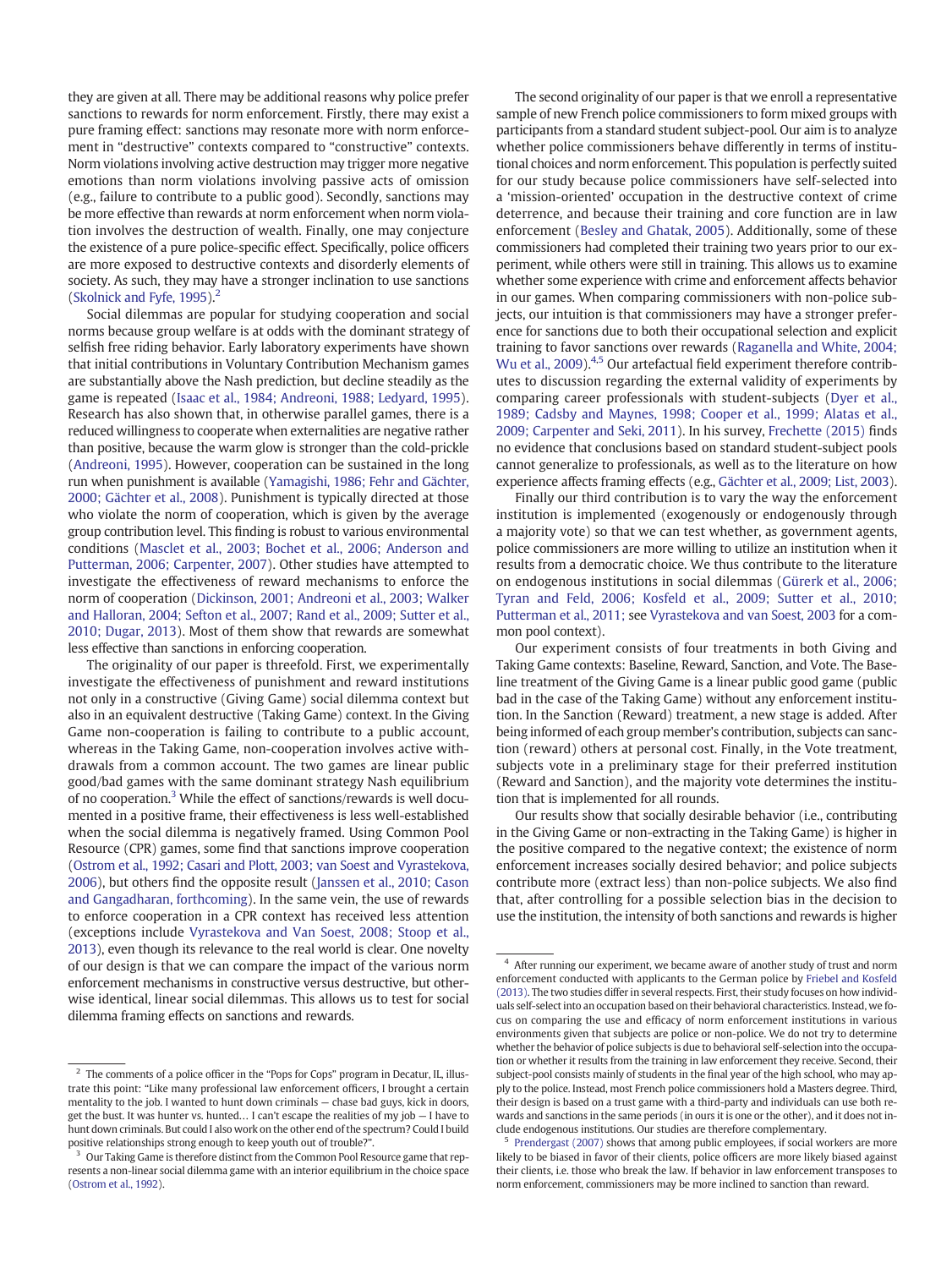<span id="page-3-0"></span>in a negative context compared to a positive one. Interestingly, we find that police subjects enforce norms more than non-police subjects and particularly when the institution results from a majority vote. This helps explain the fact that the presence of more police subjects in a group raises its efficiency. Though all subjects prefer rewards, police subjects are relatively more likely to vote for sanctions. Perhaps relatedly, we also find that subjects are more likely to vote for the sanction institution when the vote occurs later in the game, because subjects will have had longer exposure to cooperative decay and norm violation.

#### 2. Experimental design

Our design consists of four treatments: Baseline, Reward, Sanction, and Vote. The Baseline allows us to compare behavior against results established in the literature. The Reward and Sanction treatments add the possibility of assigning costly reward or punishment points, respectively, as a way of enforcing norms of cooperation. Finally, the Vote treatment implements an endogenous enforcement institution by allowing subjects to vote as to whether the reward or sanction institution should be used. These treatments are administered in both positive and negative frames. Therefore, we have a  $4 \times 2$  mixed design (4 treatments within-subjects, and Taking or Giving Game as between-subjects factors). Police and non-police subjects were matched randomly in groups of five players, using an anonymous partner matching protocol.<sup>6</sup>

#### 2.1. Treatment parameters

#### 2.1.1. Baseline treatments

In the Baseline Giving Game treatment, each of the five homogenously endowed subjects allocates 20 ECU (Experimental Currency Units) to a private or a group account. Payoffs, as a function of the contribution of subject *i*,  $x_i$ , are defined as follows:

$$
\pi_i^{GG} = 20 - x_i + 0.3 \sum_{j=1}^{5} x_j.
$$
\n(1)

In contrast with [Fehr and Gächter \(2000\),](#page-11-0) we give feedback regarding each other's member contribution after each period for consistency with our other treatments.

In the Baseline Taking Game treatment, each of the five group members may withdraw  $w_i \in [0,20]$  from the group account. The payoff function of subject  $i$  is the following:

$$
\pi_i^{TG} = w_i + 30 - 0.3 \sum_{j=1}^5 w_j.
$$
 (2)

It can be easily seen from Eqs. (1) and (2) that the two games are equivalent with  $w_i = 20 - x_i \forall i \in \{1, ..., 5\}.$ 

#### 2.1.2. Sanction treatments

The sanction institution is implemented exogenously. Each period now consists of two stages. The first stage is identical to the decision stage in the Baseline treatment. In the second stage, the subjects have the opportunity to assign costly sanction points, P, to each other group member. The payoff function, shown in the case of the Taking Game, becomes:

$$
\pi_i^{TG} = \left(w_i + 30 - 0.3 \sum_{j=1}^5 w_j\right) - \sum_{j \neq i} c P_{ji} - \sum_{i \neq j} k P_{ij}
$$
\n(3)

where  $\sum_{j\neq i} cP_{ji}$  is the total cost of sanctions assigned by subjects j to subject  $i$ , with  $c$  indicating the per-unit cost of each point received  $(c = 2 \text{ ECUs}).^7 \sum_{i \neq j} kP_{ij}$  is the total cost to subject *i* of the sanctions she imposes on all subjects j, with  $k = 1$  ECU being the cost to *i* of each sanction point assigned to any other player. A subject can assign a maximum of 10 sanction points to each other player. The total cost of points received cannot exceed the subject's earnings from the first stage.

#### 2.1.3. Reward treatments

These treatments are similar to the Sanction treatments except that instead of punishing others, each subject can reward them by assigning reward points, R. Each reward point assigned costs  $k = 1$  ECU and each reward point received increases one's payoff by  $c = 2$  ECUs. The payoff function, again shown in the case of the Taking Game, is:

$$
\pi_i^{TG} = \left(w_i + 30 - 0.3 \sum_{j=1}^5 w_j\right) + \sum_{j \neq i} cR_{ji} - \sum_{i \neq j} kR_{ij}
$$
(4)

where  $\sum_{j\neq i} cR_{ji}$  is the total rewards gain assigned by players *j* to player *i* and  $\sum_{i \neq j} k R_{ij}$  is the total cost to player *i* of points assigned to others. A maximum of 10 points can be assigned to each other player and the

gain of the total points received cannot exceed the subject's earnings from the first stage.

#### 2.1.4. Vote treatments

The sanction or reward institution is implemented endogenously by adding a preliminary stage where subjects vote only once for whether the reward or sanction institution should apply to the subsequent rounds in the treatment. Voting entails no monetary cost, the majority vote institution is implemented, and there is no feedback on individual votes of others.<sup>8</sup>

#### 2.2. Experimental procedures

The experiment was programmed using the z-Tree software [\(Fischbacher, 2007\)](#page-11-0). All sessions were conducted at GATE-LAB, Lyon, France. There were nine sessions in total (five Taking Game and four Giving Game sessions). Within a session, the Baseline (B) treatment was always played first, and Reward (R) and Sanction (S) treatments were always adjacent (but counterbalanced in order). The Vote (V) treatment was counterbalanced to be either before or after the Reward and Sanction treatments, which allows us to examine institutional experience effects on reward/sanction preferences. [Table 1](#page-4-0) displays session details, including the treatment orderings administered.

 $6$  Several reasons motivated our choice of using a partner matching design. The first reason is the necessarily limited number of police-subjects, and a stranger matching requires more participants to get sufficient independent observations. Second, our main variables of interest (framing and police effects) should not be directly affected by the matching protocol. Finally, police officers mention themselves that the relationship with criminals shares several features of a long term-relationship. Indeed, police officers are typically assigned to districts of relatively limited size where they often interact with the same individuals. Furthermore, if criminals are not necessarily confronted with the same commissioners in each instance, repeat interaction is still possible due to the prevalence of recidivism (see for example [Durose et al., 2014\)](#page-11-0).

In [Fehr and Gächter \(2000\)](#page-11-0) and in most following studies on sanctions in VCM games, the cost ratio is 1:3.We chose a weaker 1:2 ratio because we wanted to hold this ratio constant for reward and sanction points. We feared that using a higher ratio for reward points would lead subjects to assign points to others not to enforce the cooperation norm, but to create reciprocity and increase payoffs. A lower ratio should, we thought, limit this motivation.

<sup>&</sup>lt;sup>8</sup> Our procedure differs from [Sutter et al. \(2010\)](#page-12-0) where subjects could vote between standard VCM, reward, and punishment by approval voting; voting was costly, voluntary, and repeated until unanimity was achieved.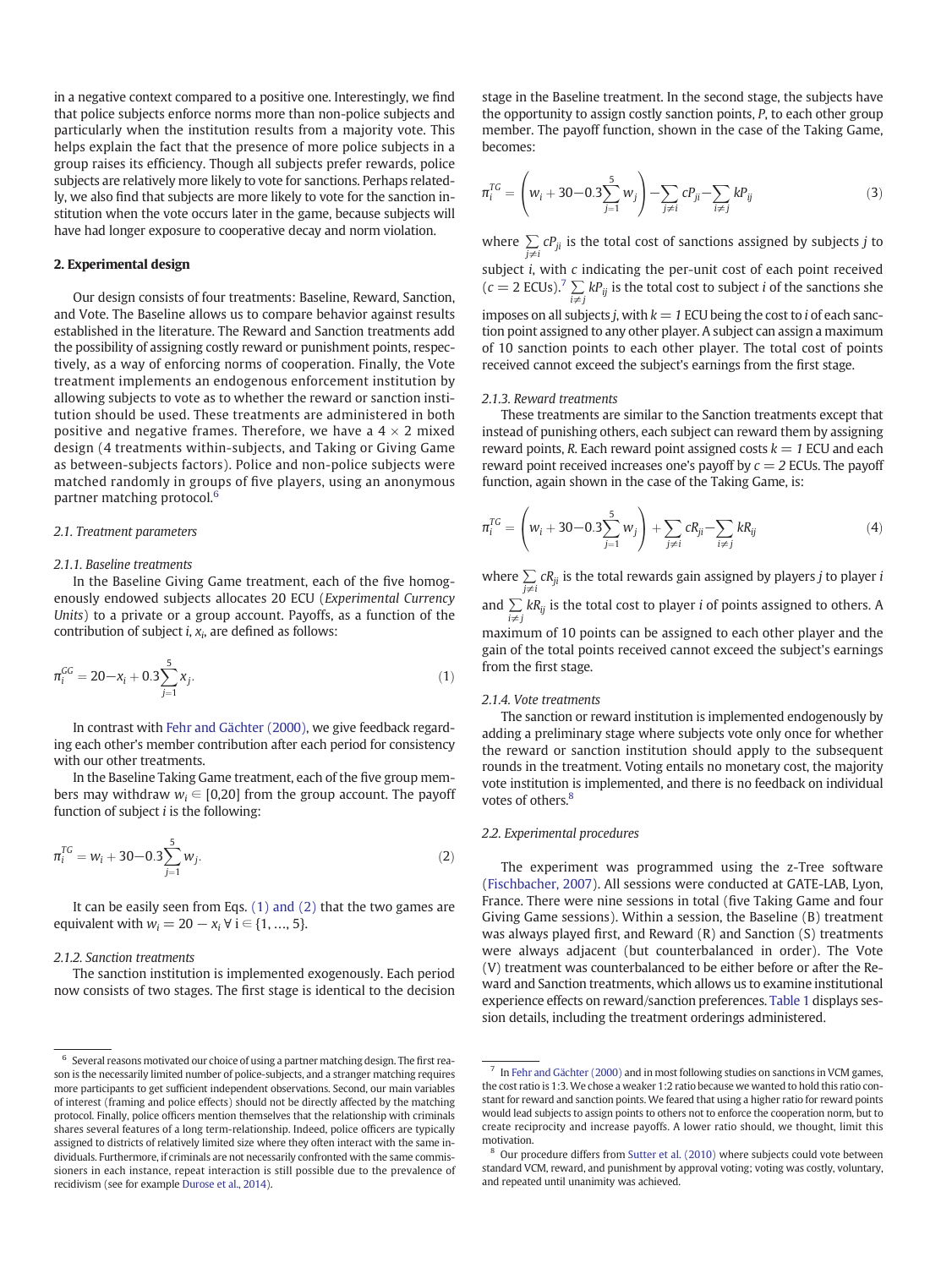<span id="page-4-0"></span>Table 1 Description of sessions.

| Session    | Sequence    | Game   | # Police/total # subjects | # Groups, by # police subjects in the group |                 |       |       |      |      |
|------------|-------------|--------|---------------------------|---------------------------------------------|-----------------|-------|-------|------|------|
|            |             |        |                           | 0                                           |                 |       | 3     | 4    |      |
|            | <b>BRSV</b> | Taking | 10/20                     |                                             |                 |       |       |      |      |
|            | <b>BRSV</b> | Giving | 9/20                      |                                             | $\qquad \qquad$ |       |       |      |      |
|            | <b>BSRV</b> | Taking | 10/20                     |                                             |                 |       |       |      |      |
|            | <b>BSRV</b> | Taking | 10/20                     | $\overline{\phantom{0}}$                    |                 |       |       |      |      |
|            | <b>BVRS</b> | Taking | 10/20                     |                                             | -               |       |       |      |      |
| h          | <b>BVSR</b> | Taking | 10/20                     | $\overline{\phantom{0}}$                    | -               |       |       |      |      |
|            | <b>BSRV</b> | Giving | 11/20                     | $\overline{\phantom{0}}$                    | -               |       |       |      |      |
| 8          | <b>BVRS</b> | Giving | 9/20                      |                                             |                 |       |       |      |      |
| 9          | <b>BVSR</b> | Giving | 8/20                      |                                             |                 |       |       |      |      |
| Total      |             |        | 87/180                    |                                             |                 | 14    | 13    |      |      |
| Percentage |             |        | 48.33                     | 5.56                                        | 8.33            | 38.89 | 36.11 | 8.33 | 2.78 |

Note: B: Baseline treatment; R: Reward treatment; S: Sanction treatment; V: Vote treatment.

In a session, subjects played ten periods in the Baseline and seven periods in each of the three other treatments.<sup>9</sup> It was common knowledge that, while the composition of the group was fixed throughout the game, the group member ID numbers displayed on the feedback screens were reshuffled at each period so that it was impossible to reciprocate the action of a specific group member in the previous period. This was intended to prevent the possibility of individual reputation formation and to avoid counter-punishment [\(Fehr and Gächter, 2000;](#page-11-0) [Denant-Boemont et al., 2007; Nikiforakis, 2008](#page-11-0)) or counter-rewarding [\(Stoop et al., 2011\)](#page-12-0). The final earnings in these tasks were the sum of payoffs from all 31 periods.

Each session involved 20 subjects, 8 to 10 of whom were police commissioners. Participants were not aware of the characteristics of the other participants: students did not know that they were interacting with police subjects. The right part of Table 1 indicates the distribution of the groups based on the number of police subjects in the group. In 27 out of the 36 groups of 5 members (75%) there were either 2 or 3 police subjects. Thus the commissioners and students are not perfectly evenly balanced across groups but the distribution does not differ across frames.

Upon arrival, and after informed consent was obtained, subjects drew a ticket from an opaque bag assigning them to a specific terminal in the laboratory. Experimental instructions were distributed for each part after completion of the previous part (see Appendix). Instructions used neutral wording such as contribution (Giving Game) and withdrawal (Taking Game). Sanctions (rewards) were labeled as "points that decrease (increase) others' payoffs". After reading the instructions aloud, we used a questionnaire to verify each subject's understanding and any questions were answered in private. Before the subjects played the Taking or the Giving game, we elicited their risk attitudes and degree of trust.<sup>10</sup> Sessions lasted 2 h on average. Average earnings were  $\epsilon$ 26.19  $(S.D. = 4.39)$ , which were paid in private in a separate room.

#### 2.3. Subject pools

In total, 180 subjects from two different pools participated in this experiment. The regular pool includes 93 subjects who were recruited via the ORSEE software ([Greiner, 2004](#page-12-0)). Most were undergraduate students from local engineering and business schools; a minority of subjects were older participants, either campus employees or retirees.

The other subject-pool consists of 87 volunteers who had recently passed the very competitive national exam of police commissioners. We have two main types of subjects within this pool. The majority (73 of 87) were still studying in the elite national school of police commissioners (Ecole Nationale Supérieure de la Police, ENSP, a French "Grande Ecole"), the only school for police commissioners in France, located near Lyon. This sample is a representative of the population of France's newly appointed police commissioners since each cohort includes 40 students who spend 2 years at ENSP (meaning that the participation rate for the students at ENSP is above 90%). During their training they spend 14 months as interns in operational services; the rest of the time, they are trained in human resources management, intelligence services, and management of public order. A minority (14 subjects) had finished training at ENSP two years prior and either had a permanent position as police commissioner or was in an internship at the time of our experiment. Specifically, at the end of training new commissioners will have to lead specialist departments or police districts and they are immediately appointed to small jurisdictions or are deputy commissioners in medium-sized town police stations. They are directly involved in police duties (maintaining public order, homeland defense, investigations, road safety, policing of organized crime or money laundering, etc.). They direct the work of policemen and lead critical operations.<sup>11</sup> These subjects, who have therefore had more crime exposure than those still in training, participated in our experiment during a post-training return to ENSP. Compared to our non-police subjects, police subjects are older  $(32.82 \pm 7.37)$  year old,  $min = 23$ ,  $max = 48$  vs.  $24.82 \pm 9.22$  year old,  $min = 18$ ,  $max = 64$ ) and more typically male (79.66% vs. 44.26%). Due to these differences, we systematically control for age and gender in our regression analysis.<sup>12</sup>

Initially, we planned to run 10 periods in each of the four treatments. Unfortunately, and despite a pilot session with our usual subject-pool, we realized during the first session that some subjects were very slow to make decisions. Therefore, we decided to reduce the number of periods to 7 after the Baseline treatment. We kept the same structure for the remaining sessions. For comparisons in the data analysis, we use periods 1 to 7 for all treatments except for the Baseline.

 $10$  To elicit risk attitudes we used the [Holt and Laury \(2002\)](#page-12-0) procedure. We found no significant difference between subject pools (the mean numbers of safe choices out of 10 were 5.83 (1.78) and 5.82 (1.71) for police and non-police subjects, respectively (Mann–Whitney test, two tailed,  $p = 0.910$ )). Then, participants played a trust game ([Berg](#page-11-0) [et al., 1995](#page-11-0)) in both roles under the strategy method. No significant difference was found either in trusting behaviors (the mean amounts sent by player A to player B out of 10 were 2.69 (SD 1.77) and 2.41 (SD 1.88) for police and non-police subjects, respectively  $(p = 0.448)$ ). Feedback on these two tasks was only given at the end of the session.

<sup>&</sup>lt;sup>11</sup> We want to specifically highlight that these subjects are not police officers with some supervisory duties but rather, individuals trained as police commissioners, who oversee or will oversee entire city police forces.

<sup>&</sup>lt;sup>12</sup> With non-standard subject pools, it is especially important to avoid experimenter demand effects, which may be motivated by social desirability, because they could generate differences of behavior. As remarked by [Zizzo \(2010\),](#page-12-0) what is crucial is the belief that the subjects hold about the experimenters' objectives and how they can be related to the real objectives. Our subjects were very likely not able to identify the aim of our study. First, they had to participate in several tasks, making the environment multi-dimensional and our objective not transparent. Second, only the directors of the school were aware of the content of our tests and they committed not to reveal it to the participants. Third, it was made clear to the participants before the experiment that the results were collected for scientific reasons and that no individual data would be communicated to the school at any time. Furthermore, participants committed not to reveal the experimental protocol to other subjects before completion of all the sessions.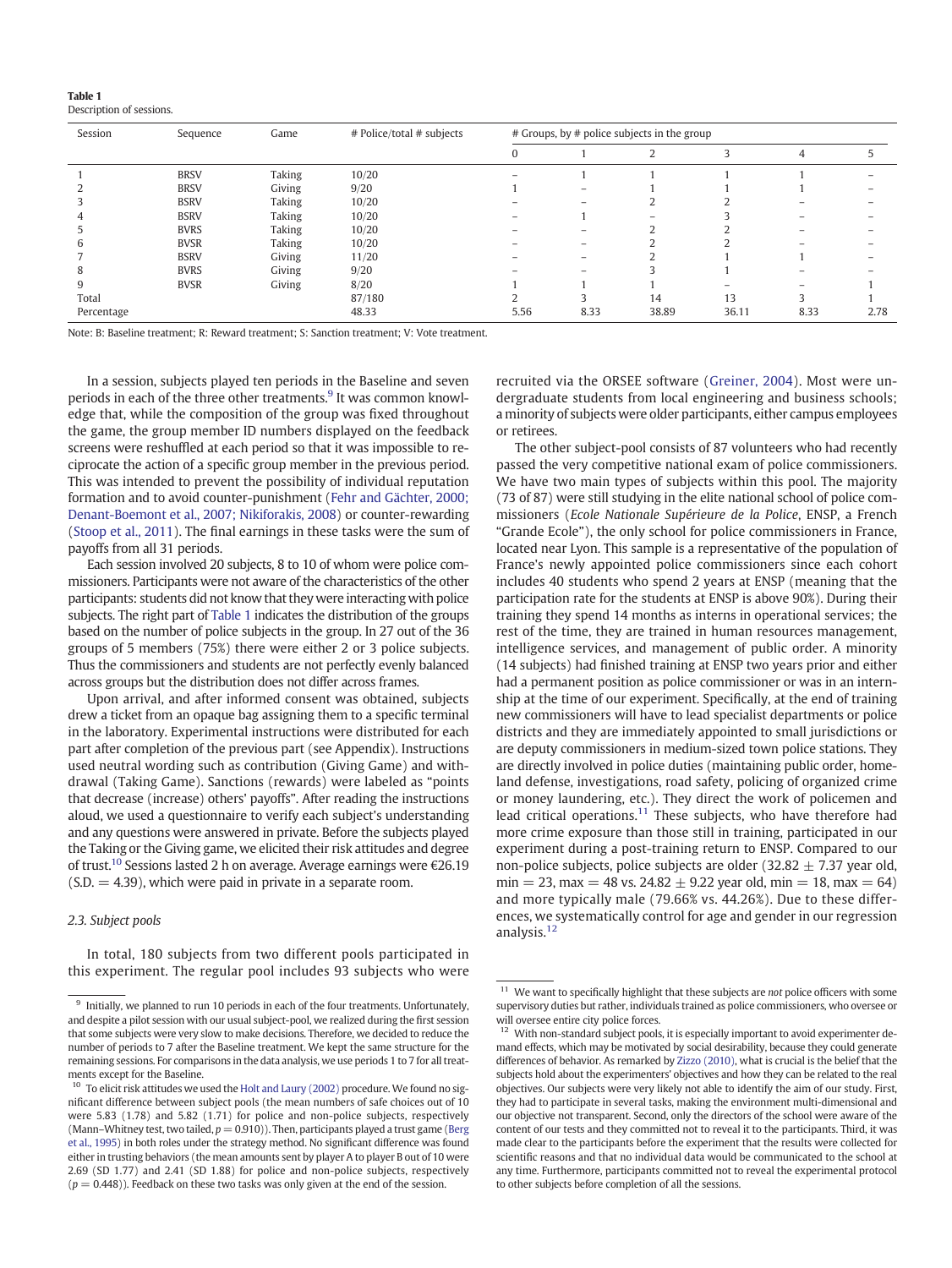#### 3. Theoretical predictions

#### 3.1. Standard predictions

We first derive predictions based on rational and selfish money maximizing agents, in which case the predictions are similar for police and non-police subjects. The equilibrium in a negative frame (Taking Game) is the same as in a positive one (Giving Game). Thus, we will merely describe predictions as a function of the enforcement institution and not the framing of the social dilemma.

In the Baseline treatments, it can easily be seen from Eqs. [\(1\) and](#page-3-0) [\(2\)](#page-3-0) that the dominant strategy Nash equilibrium is for all subjects to place all 20 ECU in their private account ( $x_i = 0$ ) contributing nothing or, alternatively, extracting all from the public good ( $w_i =$ 20) in each round of this finitely repeated game. In equilibrium, each subject earns 20 ECU and total group earnings are 100 ECU. In contrast, the strategy leading to the Pareto optimum is  $x_i = 20$ (or,  $w_i = 0$ ), which generates total group earnings of 150 ECU (30) ECU per subject).

In both the Sanction and the Reward treatments, the only Subgame Perfect Equilibrium, whether played once or finitely repeated, is also  $x_i = 0$  or  $w_i = 20$  for all *i* and no use of sanctions or rewards because both are costly. In the Vote treatment, self-interested individuals should be indifferent between available institutions. Contribution or withdrawal behavior should not be affected by the choice of enforcement institution since sanctions/rewards are not credible. Thus, with moneymaximizing self-interested play, the equilibrium prediction is the same across all enforcement institutions, games, and subject pools. Observed differences must therefore be attributed to behavioral factors resulting from a desire to enforce behavioral norms and/or the psychological impact of a positive vs. negatively framed social dilemma decision environment.

#### 3.2. Behavioral predictions

Our first set of conjectures concerns the norm of cooperation in the Baseline. Introducing other-regarding preferences might take the form of advantageous inequity aversion [\(Fehr and Schmidt,](#page-11-0) [1999\)](#page-11-0), social preferences for fairness and efficiency [\(Charness and](#page-11-0) [Rabin, 2002\)](#page-11-0), or imperfect conditional cooperation [\(Fischbacher](#page-11-0) [et al., 2001; Fischbacher and Gächter, 2010\)](#page-11-0). Such theories predict that cooperation may result with sufficient numbers of cooperators in a group, though contributions may still decline over time. One may therefore conjecture that people with other-regarding preferences should contribute positive amounts of their endowment in all treatments.

Regarding subject pool effects, we predict that police commissioners will be more cooperative than others, given their stronger norm of civic cooperation and because they self-selected into a public good oriented occupation where helping others is key motivation ([Raganella and](#page-12-0) [White, 2004\)](#page-12-0). Indeed, civil servants, whose job is to serve public interests, might be more cooperative because people in mission-oriented jobs are usually intrinsically motivated agents ([Besley and Ghatak,](#page-11-0) [2005](#page-11-0)) who place more value on the output of public organizations [\(François, 2000\)](#page-11-0).<sup>13</sup> This prediction is also based on evidence from cross-cultural studies showing that cooperation in social dilemmas is higher in countries with stronger norms of civic cooperation and weak laws ([Herrmann et al., 2008\)](#page-12-0).

Based on the previous literature, we also expect to observe framing effects that promote higher cooperation in the Giving Game than in the Taking Game ([Andreoni, 1995; Park, 2000; Messer et al., 2007](#page-11-0)). We summarize our first set of conjectures as C1:

C1: a) Police subjects cooperate more than non-police subjects. b) Cooperation is more likely in the Giving Game than in the Taking Game.

Our second set of conjectures is related to exogenous norm enforcement institutions. [Sutter et al. \(2010\)](#page-12-0) demonstrate that the use of rewards in equilibrium is predicted by the [Charness and](#page-11-0) [Rabin \(2002\)](#page-11-0) model of social preferences only if there are enough subjects who value social welfare as strongly as their own payoff. Punishment in equilibrium is predicted by the inequity aversion model only under very restrictive conditions. Based on previous evidence, we conjecture that a fraction of the subjects will sacrifice resources to sanction and/or reward and that rewards will be preferred to sanctions because they are more efficient ([Sefton et al.,](#page-12-0) [2007; Rand et al., 2009; Sutter et al., 2010\)](#page-12-0). Because their occupation is mission-oriented ([Besley and Ghatak, 2005\)](#page-11-0) and because it requires expertise in law enforcement to fight deviant behavior ([Wu](#page-12-0) [et al., 2009](#page-12-0)), we conjecture that police subjects will be willing to bear a disproportionate burden of enforcement costs. Finally, regarding framing effects, we expect more sanctions in the Taking Game both because we predict less cooperation and because norm violation involves active destruction of the public resource. Such an act of commission may trigger negative emotions more than the norm violation by an act of omission (i.e., failure to contribute in the Giving Game). In the same vein, not withdrawing money from the existing group account may also trigger more positive emotions than noncontributing in the Giving Game.

We summarize our second set of conjectures as C2:

C2: a) Police subjects enforce norms more than non-police, particularly with sanctions and in the negative frame. b) More sanctions (rewards) are assigned in the Taking Game.

Our last set of conjectures is related to the endogenous norm enforcement institutions. Because police fight crime with threats and sanctions, we conjecture that police commissioners will be more inclined than non-police subjects to vote in favor of sanctions. We also predict that, as government agents, police will use a norm enforcement institution more intensely when it results from a vote. Finally, we predict that endogenously selected institutions will promote more cooperation ([Tyran and Feld, 2006; Kosfeld](#page-12-0) [et al., 2009; Sutter et al., 2010\)](#page-12-0). We summarize our third set of conjectures as C3:

C3: a) Police subjects vote more in favor of the sanction institution than others. b) Subjects, especially police subjects, use enforcement more intensively when the institution results from a democratic vote. c) Endogenous institutions increase cooperation relative to exogenously implemented institutions.

#### 4. Results

#### 4.1. Cooperation

In what follows, 'contribution' refers to the amount not extracted from the group account in the Taking Game or the amount placed in the group account in the Giving Game. [Figs. 1 and 2](#page-6-0) display mean contributions over time per treatment in the Giving and Taking games, respectively.

 $13$  Investigations on the motivation for entering the police emphasize the importance of non-monetary dimensions, such as the willingness to help people and social status ([Hageman, 1979; Moon and Hwang, 2004; Raganella and White, 2004; Tarng et al.,](#page-12-0) [2001; Wu et al., 2009\)](#page-12-0). Social contribution is also ranked as the first determinant of job satisfaction by police officers [\(Carlan, 2007\)](#page-11-0).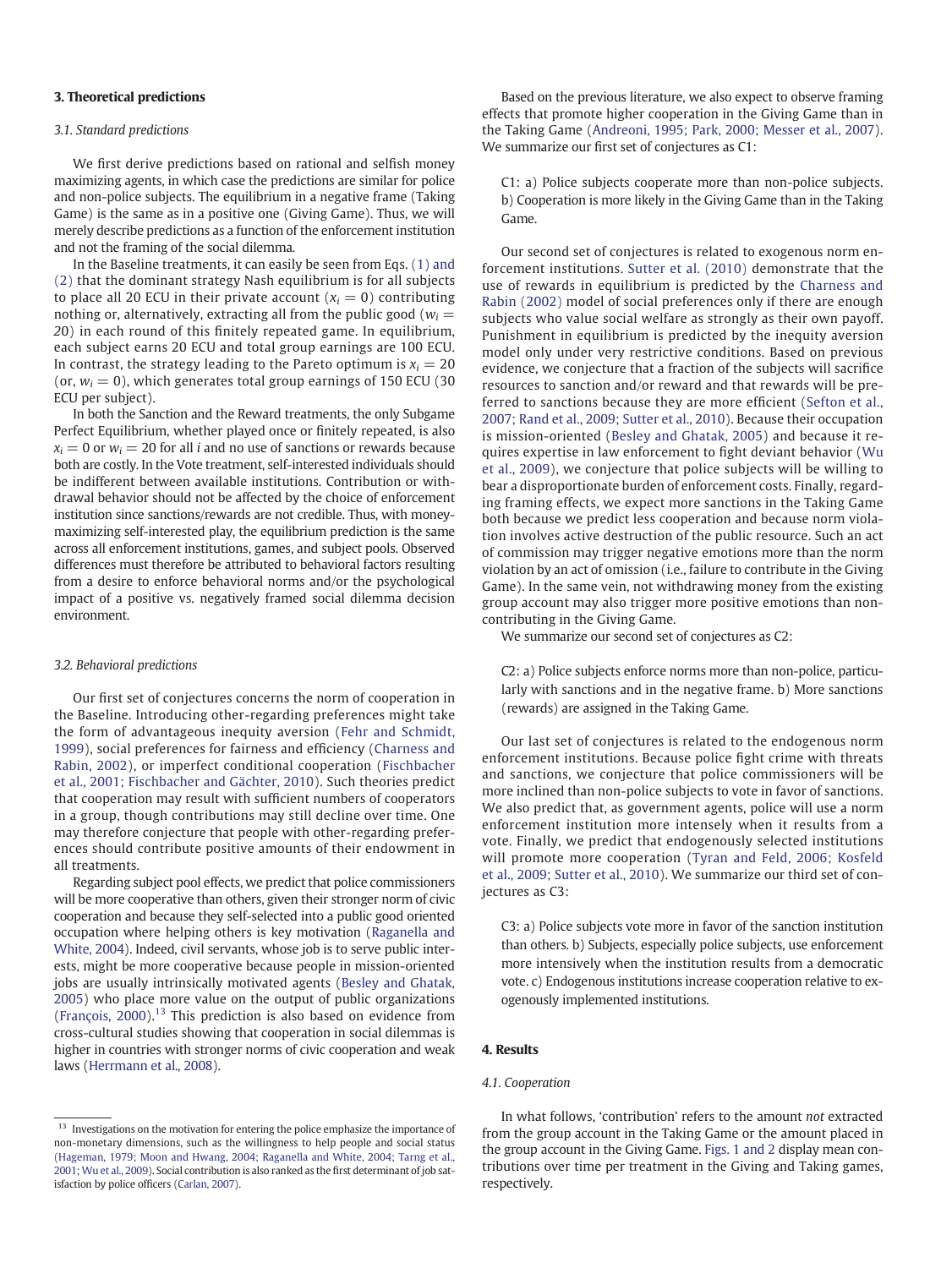<span id="page-6-0"></span>

Fig. 1. Evolution of the average contribution over time, by treatment — Giving Game.

Both figures exhibit the standard decay of contributions over time in the Baseline treatments.<sup>14</sup> Focusing first on the exogenous enforcement institutions, we find that mean contributions are significantly higher in Sanction treatments compared to Baseline (Mann–Whitney test,  $p < 0.001$  and  $p = 0.025$  in the Giving and the Taking Games, respectively).15 Mean contributions are also higher in the Reward treatments compared to Baseline treatments ( $p = 0.029$  and 0.051).<sup>16</sup> Sanctions tend to outperform Rewards, but the difference is not significant ( $p = 0.291$  and 0.204). These findings are consistent with previous literature. Figs. 1 and 2 also indicate that when a vote resulted in the sanction institution, cooperation increases dramatically compared to Baseline ( $p = 0.007$  and 0.001, in Giving and Taking Games, respectively). Endogenous sanctions also increase contributions compared to exogenous sanctions in the Giving Game ( $p = 0.065$ ), but not in the Taking Game ( $p = 0.221$ ). Compared to Baseline, the increase in contributions from endogenous rewards is not statistically significant  $(p = 0.148$  and 0.484 in the Giving and the Taking Games, respectively), nor is the increase seen with exogenous rewards ( $p = 0.511$  and 0.526). This is intriguing, as we could have expected that the positive signal given by a majority voting in favor of rewards would have resulted in a higher willingness to contribute. Regarding framing effects, our data show that contributions are higher in the Giving compared to Taking Game, but the differences are not significant. Baseline mean contributions (ECUs) are 6.49 in the Giving Game and 5.46 in the Taking Game  $(p = 0.324)$ . In Sanction treatments they are 13.10 (Giving Game)



Fig. 2. Evolution of the average contribution over time, by treatment – Taking Game.

compared to 10.91 (Taking Game) ( $p = 0.347$ ), and in Reward treatments they are 10.94 (Giving Game) and 8.32 (Taking Game) ( $p = 0.156$ ).

We turn next to comparisons across subject-pools. Fig. 3 displays average contribution levels for police and non-police subjects, by treatment in the Giving and the Taking Games. This figure suggests that in all treatments police subjects cooperate more on average than non-police. However, we find no statistically significant subject pool effects in any treatment ( $p > 0.10$  in all cases). If we pool the Taking game and the Giving game together, then we find that the Vote-Sanction treatment police subjects contribute significantly more than non-police (18.42 vs. 17.03 ECUs,  $p = 0.088$ ). The fact that most non-parametric tests fail to identify significant effects here is not that surprising since our subject-pools differ on characteristics not controlled for in the non-parametric analysis. We therefore appeal to parametric data analysis to further investigate differences across subject pools.

[Table 2](#page-7-0) reports the marginal effects of two random-effects Tobit regressions analyzing the determinants of the contribution decision. Random effects control for the lack of independence of the contributions of a given subject across decision rounds and Tobit models are justified by the fact that contributions are censured both at 0 and 20 ECU. We pool the data from all treatments and we standardize contributions of



*Note*: Mean values are indicated at the right of each bar. Standard deviations are indicated in parentheses.

Fig. 3. Average contributions (i.e., amount relative to efficient outcome), in ECU. Note: Mean values are indicated at the right of each bar. Standard deviations are indicated in parentheses.

 $14\,$  Since we were not able to randomize all the possible orderings of treatments, due to an insufficient number of police-subjects, the Baseline treatment was always played first. This may have transferred learning to the following treatments ([Andreoni, 1988\)](#page-11-0). It is therefore important to check that our treatment differences are not driven by a different behavior in the Baseline. We tested that the mean contribution behavior in the Baseline is not different across the various sequences of treatments (BRSV, BSRV, BVRS and BVSR), by means of Kruskal–Wallis tests. The mean group contribution in the first ten periods gives one independent observation. No significant difference across sequences of treatments was found ( $p = 0.141$  in the positive frame and  $p = 0.679$  in the negative frame).

<sup>&</sup>lt;sup>15</sup> Unless if specified otherwise, all the non-parametric tests reported in the paper are two-tailed Mann–Whitney tests in which the group mean's behavior (contribution, for example) over the set of periods in one treatment is taken as one independent observation. This implies that when we compare contributions in two treatments, we do not take into account the fact that a treatment may have a different location in a sequence across groups. This is a limitation because it does not take into account sequence order effects. This constraint comes from the limited number of groups in each treatment of each sequence. Therefore, the results of the tests should be taken cautiously.

<sup>&</sup>lt;sup>16</sup> Our non-parametric tests are qualitatively similar when one restricts our data analysis to the first seven periods in all treatments including the Baseline (see footnote 9). The only exception is that the difference between the Baseline and the Reward treatments in the Taking Game is no longer significant. Our econometric analysis is however unchanged whether or not we restrict the number of periods in the Baseline to the first seven periods.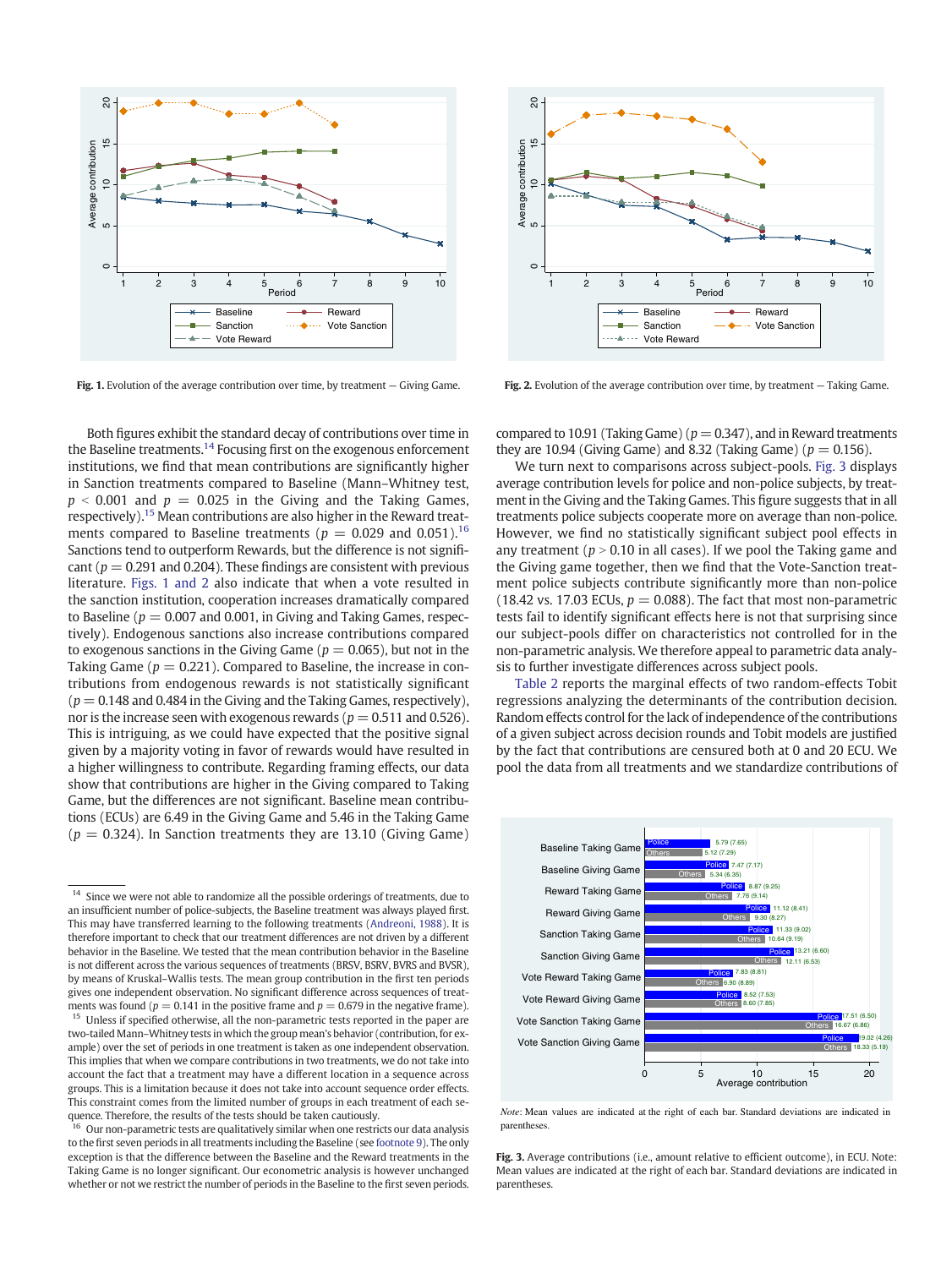#### <span id="page-7-0"></span>Table 2

Determinants of contribution levels.

| Dependent variable      | Random effects Tobit models |                      |  |  |
|-------------------------|-----------------------------|----------------------|--|--|
| Contribution            | (1)                         | (2)                  |  |  |
| Sanction treatment      | $1.373***$ (0.110)          | $1.399***$ $(0.111)$ |  |  |
| Reward treatment        | $0.837***$ (0.091)          | $0.853***$ (0.092)   |  |  |
| Vote Sanction treatment | $2.991***$ (0.229)          | $3.045***(0.230)$    |  |  |
| Vote Reward treatment   | $0.681***$ (0.088)          | $0.694***$ (0.089)   |  |  |
| Giving Game             | $0.484**$ (0.189)           | $0.469**$ (0.194)    |  |  |
| Order of treatment      | $-0.150***$ (0.030)         | $-0.153***$ (0.030)  |  |  |
| Period                  | $-0.121***$ (0.011)         | $-0.123***$ (0.012)  |  |  |
| Last period             | $-0.130**$ (0.062)          | $-0.131**$ (0.063)   |  |  |
| Police                  |                             | $0.432*(0.224)$      |  |  |
| Police with experience  |                             | $-0.342(0.375)$      |  |  |
| Age                     |                             | $-0.007(0.012)$      |  |  |
| Male                    |                             | 0.066(0.202)         |  |  |
| Trust                   |                             | 0.056(0.051)         |  |  |
| Political orientation   |                             | 0.023(0.045)         |  |  |
| N                       | 5580                        | 5580                 |  |  |
| Left-censored obs.      | 1903                        | 1903                 |  |  |
| Right censored obs.     | 1643                        | 1643                 |  |  |
| Log-likelihood          | $-10,524.828$               | $-10,521,476$        |  |  |

Note: This table reports marginal effects. Standard errors are in parentheses. \*\*\*, \*\*, \* indicate significance at the 0.01, 0.05, and 0.10 levels, respectively for the 2-tailed test. The 5580 observations correspond to the 180 subjects observed in 31 periods of game.

individual  $i$  in period  $t$  as the dependent variable by defining contributions in the Taking Game as the amount (20- $w_{it}$ ) that is not withdrawn. Independent variables include a dummy variable for the Giving Game and treatment dummies (Baseline is the omitted reference treatment). Order of treatment captures whether the treatment was played 1st, 2nd, 3rd, or 4th within the session. We also include controls for Period (1–7) and a Last period dummy to control for end-game effects. Model (2) adds a Police subject dummy, a Police with experience dummy for commissioners in an active position and variables for age, gender, trust and political orientation.<sup>17</sup>

Table 2 shows that, relative to Baseline, cooperation is higher when norm enforcement is possible. This is especially true with Sanction, as its coefficient is significantly higher than the coefficient on the Reward treatment. We also find that endogenous sanctions (Vote Sanction) lead to even higher contributions than exogenous sanctions. T-tests for all these pairwise comparisons in the models give  $p < 0.001$ . In contrast, the coefficient on Vote Reward is significantly smaller than the coefficient on Reward ( $p = 0.008$ ). This could result from the fact that a majority vote in favor of sanctions is a clearer signal against freeriders than a vote in favor of rewards. These estimated effects are robust across models.18

Table 2 also shows that the police-subjects contribute significantly more than the non-police subjects.<sup>19</sup> This finding supports conjecture C1a. Experience in police work has no additional effect. Once we control for other variables, contributions are significantly higher in the Giving Game than in the Taking Game, which supports C1b. Not surprisingly, cooperation declines over time, both across periods within a treatment and across treatments within a sequence. In additional estimations (available upon request), we also tested whether the framing effect



*Note*: Mean values are indicated at the right of each bar. Standard deviations are indicated in parentheses.

Fig. 4. Average enforcement points assigned. Note: Mean values are indicated at the right of each bar. Standard deviations are indicated in parentheses.

was different across subject pools by including an interaction term Police Subject\* Giving Game. This variable is not significant, indicating that some experience with real world norm enforcement does not impact framing effects on cooperation in our experiments.<sup>20</sup> We also fail to find any significant effect of a variable capturing the number of police subjects among the other group members, which is not surprising since this information was unknown to the subjects.

These findings are summarized in Result 1.

**Result 1.** a) Police subjects contribute significantly more than non-police subjects. b) Contributions are significantly higher in the Giving Game than in the Taking Game. c) Cooperation is higher when norm enforcement is possible. d) Sanctions are more effective than rewards. e) Endogenous sanctions lead to higher contributions than exogenous sanctions.

#### 4.2. Sanctions and rewards

Fig. 4 shows the average assigned enforcement points per treatment and subject-pool. It shows that subjects are willing to use both rewards and sanctions to enforce norms, even at personal cost. This figure also shows no systematic tendency to use sanctions more intensively relative to rewards, except when the institution is endogenous. In this case, subjects are more willing to reward than punish in the Giving Game (Mann–Whitney test,  $p = 0.093$ ), but not in the Taking Game  $(p = 0.513)$ . Fig. 4 suggests that police subjects enforce norms more intensively than non-police subjects in all treatments. Finally, it shows that the mean number of both sanction and reward points is lower in the Giving Game than in the Taking Game.

[Table 3](#page-8-0) analyzes the determinants of norm enforcement by means of a random-effects GLS model (column 1) and two random-effects Tobit models (columns 2 and 3). The dependent variable is the number of assigned points (both punishment and reward points) by each player  $i$ to each other player j within her group. The independent variables in [Table 3](#page-8-0) are mostly similar to those in Table 2. In model (1), we include controls for the Giving Game and for each enforcement institution (Reward treatment is the reference category). Controls are included for order of treatment in the sequence, period of the game, a dummy for last period and demographics. Model (2) adds controls for the points received in the previous period and dummies for police subjects. Finally,

<sup>&</sup>lt;sup>17</sup> "Trust" corresponds to the amount sent by player A to player B in the trust game. The "political orientation" variable corresponds to the response to the following question in the post-experimental questionnaire: "In politics one usually speaks of right and left. Where do you situate yourself on a scale from 1 on the left to 10 on the right?"

<sup>&</sup>lt;sup>18</sup> We also ran these regressions after adding interaction terms between the Vote Reward and the Vote Sanction treatments, respectively, and a binary variable capturing the fact that the subject voted or not against the majority of his group. These terms are not significant in any model, showing no evidence of a crowding-out effect of not belonging to the majority on contributions (regressions available upon request).

<sup>&</sup>lt;sup>19</sup> [Gächter et al. \(2004\)](#page-12-0) also report that non-students contribute more than students but their results are from a one-shot VCM environment as opposed to our multi-period environment. In what follows, our additional results regarding norm enforcement and preference for punishment over rewards helps us attribute our subject pool effects to the special attributes of police officers, as opposed to non-students.

 $20$  This contrasts with other studies finding that real world experience reduces framing effects (e.g., [List, 2003; Gächter et al., 2009](#page-12-0)).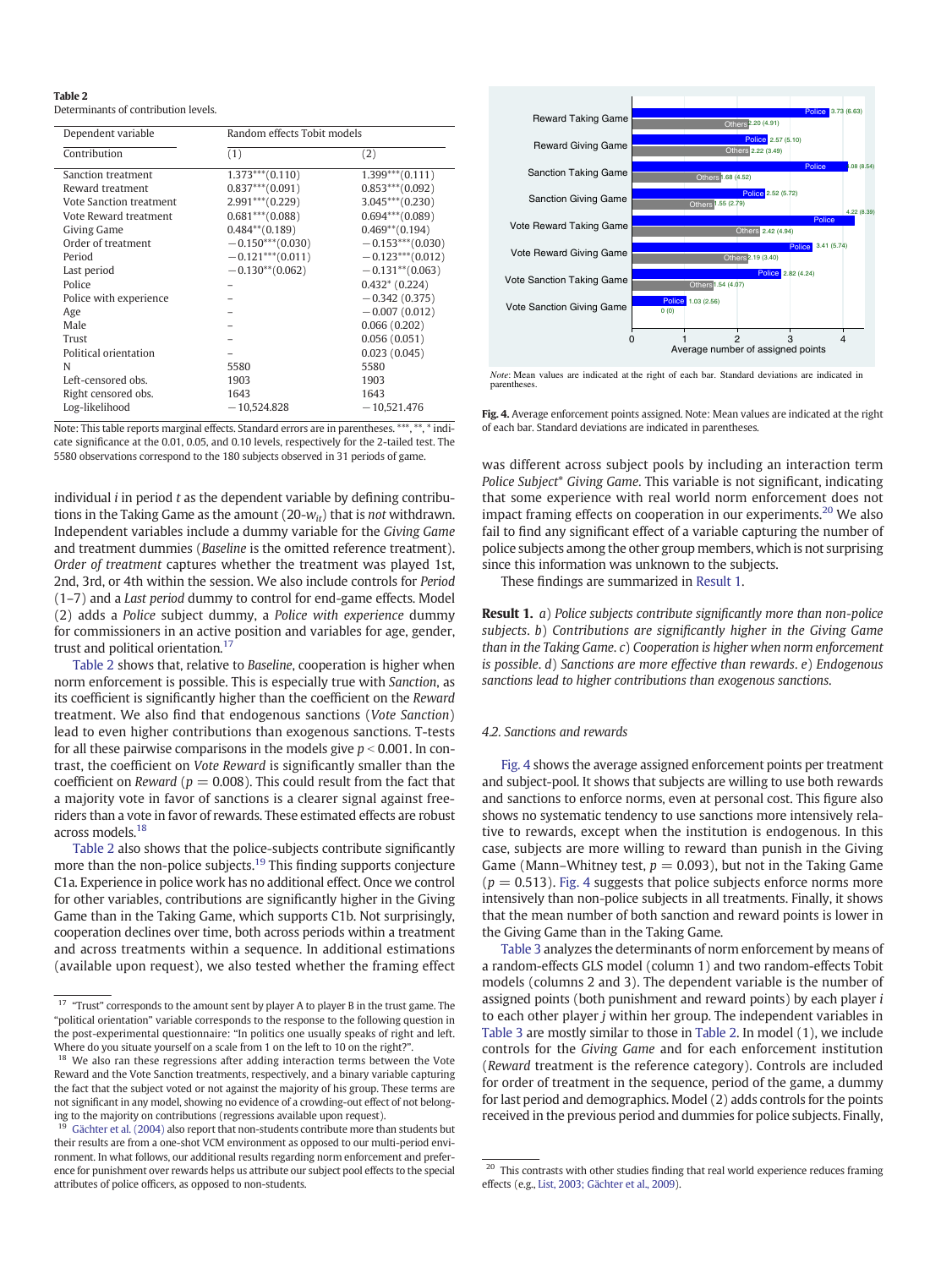#### <span id="page-8-0"></span>Table 3

Determinants of sanction or reward decisions.

| Dependent variable:<br>Number of reward                 | Random effects<br><b>GLS</b>       | Random effects<br>Tobit                | Random effects<br>Tobit                   |  |
|---------------------------------------------------------|------------------------------------|----------------------------------------|-------------------------------------------|--|
| or sanction points                                      | (1)                                | (2)                                    | (3)                                       |  |
| Sanction treatment<br><b>Vote Sanction</b><br>treatment | $-0.072**$ (0.029)<br>0.004(0.057) | $-0.085***$ (0.024)<br>$-0.079(0.052)$ | $-0.125***$ (0.034)<br>$-0.229***(0.089)$ |  |
| Vote Reward<br>treatment                                | 0.032(0.032)                       | $-0.020(0.025)$                        | $-0.057(0.035)$                           |  |
| Giving Game                                             | $-0.187$ <sup>#</sup> (0.115)      | 0.072(0.083)                           | 0.069(0.083)                              |  |
| Order of treatment                                      | $-0.147***$ (0.015)                | $-0.105***$ (0.012)                    | $-0.106***$ (0.012)                       |  |
| Period                                                  | $-0.106***$ (0.007)                | $-0.066***$ (0.007)                    | $-0.066***(0.007)$                        |  |
| Last period                                             | $0.077*$ (0.043)                   | $-0.012(0.036)$                        | $-0.012(0.036)$                           |  |
| Police                                                  |                                    | $0.189**$ (0.096)                      |                                           |  |
| Police with experience                                  | $\overline{\phantom{0}}$           | 0.045(0.163)                           | 0.040(0.161)                              |  |
| Police*Sanction<br>treatment                            |                                    |                                        | $0.210**$ (0.100)                         |  |
| Police*Reward<br>treatment                              |                                    |                                        | 0.132(0.099)                              |  |
| Police*Vote Sanction                                    |                                    |                                        | $0.364**$ (0.140)                         |  |
| treatment                                               |                                    |                                        |                                           |  |
| Police*Vote Reward<br>treatment                         |                                    |                                        | $0.205**$ (0.101)                         |  |
| Points received in<br>previous period                   |                                    | $0.056***$ (0.003)                     | $0.056***$ (0.003)                        |  |
| Age                                                     | $0.011*$ (0.006)                   | 0.006(0.005)                           | 0.006(0.005)                              |  |
| Male                                                    | 0.168(0.120)                       | 0.001(0.087)                           | $-0.002(0.09)$                            |  |
| Trust                                                   | 0.040(0.031)                       | 0.021(0.022)                           | 0.006(0.005)                              |  |
| Political orientation                                   | $-0.047$ * (0.027)                 | $-0.002(0.019)$                        | $-0.003(0.019)$                           |  |
| Constant                                                | $1.222***$ (0.255)                 |                                        |                                           |  |
| N                                                       | 15,120                             | 12,960                                 | 12,960                                    |  |
| Left censored obs.                                      |                                    | 9954                                   | 9954                                      |  |
| Log-likelihood                                          |                                    | $-11,450.914$                          | $-11,447,505$                             |  |

Note: This table reports marginal effects for the Tobit models. Standard errors are in parentheses. GLS: Generalized Least Squares. \*\*\*, \*\*, \* and # indicate significance at the 0.01, 0.05, 0.10, and 0.11 levels respectively for the 2-tailed test. The 12,960 observations correspond to the 180 subjects' decisions regarding each of their four group members in the 18 periods of game where sanctions or rewards can be assigned (excluding the first period of each of the three treatments due to the introduction of the lagged variable points received in  $t-1$ ).

model (3) includes several interaction variables to check whether police subjects' decisions differ across treatments. Table 3 reports marginal effects.

Model (1) shows that subjects assign significantly fewer punishment points compared to reward points, and the number of points assigned declines over time and over the sequence of treatments, possibly because the use of norm enforcement is less necessary once it has been previously used within a group. It also shows that subjects tend to assign fewer points in the Giving game compared to a negative frame, although this effect fails reaching significance ( $p = 0.11$ ). Model (2) indicates that police subjects engage significantly more resources in norm enforcement than others and model (3) shows that, in general, police subjects distribute more sanctions than others but not more rewards. Police subjects also use both rewards and sanctions significantly more than others when the institution is implemented by vote.

The Tobit regressions shown in Table 3 are based on the strong assumption that independent variables affect the decision to punish (reward) and the intensity of punishment (rewarding) to the same degree. However, this may not be the case. Thus, alternative Heckman two-step estimation procedures are reported in [Table 4](#page-9-0) to separately analyze the determinants of sanction points assignment (columns  $(1)$  to  $(3)$ ) or reward points assignment (columns  $(4)$  to  $(6)$ ) by a subject to each other group member. Specifically, a selection equation is first estimated by means of a random-effects Probit to explain the binary decision to punish (reward) (columns (1) and (4)). We then explain the intensity of punishment (rewarding), conditional on the decision to punish (reward), corrected for a potential selection bias via the introduction of the inverse of the Mills ratio (IMR) from the selection equation as an explanatory variable. This second equation is estimated as a random-effects Generalized Least Squares in columns (2) and (5) for sanctions and rewards, respectively. The independent variables in the selection equations are mostly similar to those in Table 3. In addition, we add variables measuring a positive deviation (Pos Dev Avg) and the absolute value of a negative deviation of the contribution of the subject being assigned points from the rest of the group average (|Neg Dev| Avg). We also include the Avg Contr Others variable that measures the effect of others' contributions (excluding the target's contribution but including the subject's contribution) on one's own decision to assign points. The second-step GLS regressions include the same variables as the selection equations except for the time trend variables (period and end game) that allow us to identify the model. In columns (3) and (6) we add interaction terms to check whether police subjects' decisions differ when the institution is chosen by the majority of members in the group. [Table 4](#page-9-0) reports marginal effects.

The left panel of [Table 4](#page-9-0) indicates that the probability of assigning sanctions declines over time. Column (1) shows that older participants are more likely to sanction than younger subjects. Subjects contributing more (less) than the group average are less (more) likely to be punished, and subjects are less likely to punish the more others contribute. There is evidence of blind negative reciprocity, which suggests that retaliation is also important in our experiment, as in [Herrmann et al.](#page-12-0) [\(2008\)](#page-12-0). This effect is stronger in a positive frame as shown by the positive coefficient associated with the interaction variable Points received in t-1\*Giving Game. Complementary estimates (available upon request) in which we interact Police with Received points in t-1 show that being a police subject has no effect on negative reciprocity. Finally, the Giving Game variable captures a positive coefficient, suggesting that subjects are more likely to punish in a giving context compared to a destructive context. However, this effect is counterbalanced by the fact that the intensity of punishment is significantly higher in the Taking Game, which partly supports our conjecture that a negative frame triggers more emotional arousal.<sup>21</sup> In column  $(1)$ , the coefficient associated with police subjects with more experience is significant ( $p = 0.090$ ), suggesting that these subjects are more likely to punish free riders than others. Moreover, columns (2) and (3) show that police subjects assign significantly more punishment points than non-police subjects and this effect is stronger when punishment results from a majority vote (model (2)), in particular for more experienced commissioners (model (3)).

The right panel of [Table 4](#page-9-0) reveals that the probability to reward also declines over time while it increases if the institution results from a majority vote. Subjects are more likely to reward above-average contributors, and more likely to reward in general when others contribute more (model (4)). There is also evidence of blind positive reciprocity and complementary regressions (not reported here) show no impact of being a police subject on blind reciprocity. Being more trustful significantly increases the probability to assign reward points.

The Heckit estimates indicate that, after controlling for the selection bias (the IMR coefficient is significant), the intensity of rewards is significantly lower in the Giving Game compared to the Taking Game, which is consistent with our conjecture.<sup>22</sup> Surprisingly, the intensity

 $21$  The fact that the Giving Game variable captures a positive and significant coefficient in the selection model contrasts with the findings on the intensity of punishment. On the one hand people may be more willing to contribute to the second order public good (if one considers the punishment itself as a public good) in the Giving Game, which may motivate them to punish more (binary decision). On the other hand, emotions triggered by deviations may be stronger in the Taking Game, which may translate into a higher intensity of punishment in this game.

The IMR is significant, indicating that it is important to respect the sequential structure of the rewarding decision and analyze separately the binary decision to reward and the intensity of rewards. The IMR was not significant in the sanction estimates, indicating that simple GLS models would have provided rather similar findings.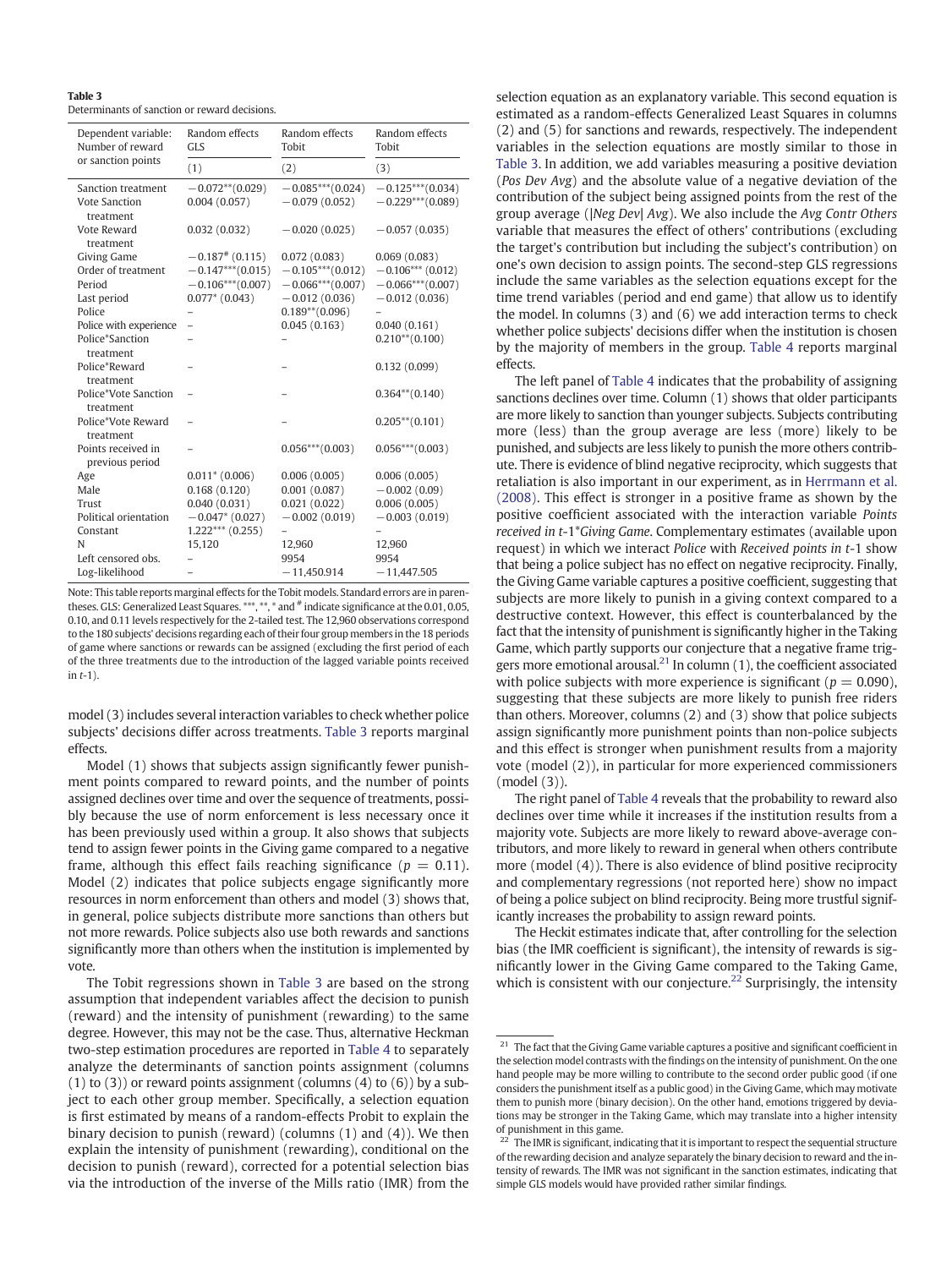#### <span id="page-9-0"></span>Table 4

Determinants of sanction and reward decisions.

| Dependent variable:    | Binary decision to<br>punish RE Probit | Intensity of<br>punishment RE GLS | Intensity of<br>punishment RE GLS | Binary decision to<br>reward RE Probit | Intensity of<br>reward RE GLS | Intensity of<br>reward RE GLS |
|------------------------|----------------------------------------|-----------------------------------|-----------------------------------|----------------------------------------|-------------------------------|-------------------------------|
|                        | (1)                                    | (2)                               | (3)                               | (4)                                    | (5)                           | (6)                           |
| Vote sanction/         | $-0.016$                               | $-0.823$                          | $-0.691$                          | $0.015*$                               | $-0.511***$                   | $-0.510***$                   |
| Reward treatment       | (0.018)                                | (0.940)                           | (0.945)                           | (0.008)                                | (0.099)                       | (0.099)                       |
| <b>Giving Game</b>     | $0.061**$                              | $-1.011**$                        | $-0.991**$                        | $-0.014$                               | $-0.707**$                    | $-0.710**$                    |
|                        | (0.030)                                | (0.473)                           | (0.475)                           | (0.038)                                | (0.338)                       | (0.339)                       |
| Order of treatment     | 0.013                                  | $-0.151$                          | $-0.362$                          | $-0.030***$                            | $-0.236***$                   | $-0.236***$                   |
|                        | (0.009)                                | (0.205)                           | (0.227)                           | (0.006)                                | (0.051)                       | (0.051)                       |
| Period                 | $-0.016***$                            | $\overline{a}$                    | $\overline{a}$                    | $-0.019***$                            | ÷                             |                               |
|                        | (0.003)                                |                                   |                                   | (0.003)                                |                               |                               |
| Last period            | 0.008                                  | $\overline{\phantom{0}}$          | $\overline{a}$                    | $-0.038***$                            |                               |                               |
|                        | (0.013)                                |                                   |                                   | (0.015)                                |                               |                               |
| Received points in t-1 | $0.003**$                              | $-0.004$                          | $-0.009$                          | $0.008***$                             | $0.038***$                    | $0.038***$                    |
|                        | (0.001)                                | (0.026)                           | (0.026)                           | (0.002)                                | (0.012)                       | (0.012)                       |
| Received points in t-1 | $0.005***$                             | 0.013                             | 0.019                             | $0.004*$                               | $0.031*$                      | $0.032*$                      |
| <i>*Giving Game</i>    | (0.002)                                | (0.039)                           | (0.039)                           | (0.002)                                | (0.017)                       | (0.018)                       |
| Pos Dev Avg            | $-0.005***$                            | $-0.018$                          | $-0.015$                          | $0.015***$                             | 0.001                         | 0.000                         |
|                        | (0.001)                                | (0.028)                           | (0.028)                           | (0.001)                                | (0.016)                       | (0.017)                       |
| Neg Dev  Avg           | $0.021***$                             | $0.081*$                          | $0.085*$                          | $-0.029***$                            | 0.044                         | 0.043                         |
|                        | (0.002)                                | (0.047)                           | (0.047)                           | (0.002)                                | (0.030)                       | (0.030)                       |
|                        | $-0.006***$                            | $-0.055*$                         | $-0.056*$                         | $0.018***$                             | $-0.055**$                    | $-0.056**$                    |
| Avg Contr Others       |                                        |                                   |                                   |                                        |                               |                               |
|                        | (0.001)                                | (0.029)                           | (0.029)                           | (0.001)                                | (0.022)                       | (0.022)                       |
| Police                 | $-0.004$                               | $0.771*$                          | $0.902*$                          | 0.047                                  | $-0.189$                      | $-0.208$                      |
|                        | (0.029)                                | (0.460)                           | (0.466)                           | (0.041)                                | (0.376)                       | (0.377)                       |
| Police with Experience | $0.080*$                               | $-0.898$                          | $-1.282$                          | $-0.023$                               | $-0.034$                      | 0.077                         |
|                        | (0.047)                                | (0.759)                           | (0.783)                           | (0.071)                                | (0.666)                       | (0.675)                       |
| Police*Vote            |                                        | $2.372**$                         | 1.810*                            | $\overline{\phantom{0}}$               | $0.640***$                    | $0.679***$                    |
|                        |                                        | (0.971)                           | (1.009)                           |                                        | (0.137)                       | (0.140)                       |
| Police with experience | $\qquad \qquad -$                      | $\overline{\phantom{a}}$          | $1.501**$                         | $\qquad \qquad -$                      | $\overline{\phantom{a}}$      | $-0.366$                      |
| *Vote                  |                                        |                                   | (0.697)                           |                                        |                               | (0.305)                       |
| Age                    | $0.004**$                              | $-0.005$                          | $-0.008$                          | 0.003                                  | $-0.006$                      | $-0.006$                      |
|                        | (0.001)                                | (0.024)                           | (0.024)                           | (0.002)                                | (0.019)                       | (0.019)                       |
| Male                   | 0.006                                  | 0.020                             | 0.053                             | $-0.040$                               | 0.462                         | 0.471                         |
|                        | (0.026)                                | (0.438)                           | (0.441)                           | (0.039)                                | (0.342)                       | (0.344)                       |
| Trust                  | 0.006                                  | $-0.045$                          | $-0.039$                          | $0.017*$                               | 0.011                         | 0.011                         |
|                        | (0.007)                                | (0.105)                           | (0.106)                           | (0.009)                                | (0.092)                       | (0.092)                       |
| Political orientation  | $\sim$ -0.001                          | $-0.081$                          | $-0.087$                          | $\sim$ -0.001                          | $-0.078$                      | $-0.080$                      |
|                        | (0.006)                                | (0.092)                           | (0.092)                           | (0.008)                                | (0.074)                       | (0.051)                       |
| Inverse Mills' ratio   | $\overline{a}$                         | $-0.261$                          | $-0.292$                          | $\overline{a}$                         | $-0.577***$                   | $-0.575***$                   |
|                        |                                        | (0.416)                           | (0.416)                           |                                        | (0.207)                       | (0.207)                       |
| Constant               | $\overline{a}$                         | $4.551***$                        | $5.103***$                        | $\overline{\phantom{a}}$               | 4.528***                      | $4.531***$                    |
|                        |                                        | (1.508)                           | (1.530)                           |                                        | (0.956)                       | (0.958)                       |
| N                      | 5280                                   | 916                               | 916                               | 7680                                   | 2090                          | 2090                          |
| Log-likelihood         | $-1522.210$                            | $\overline{a}$                    | $\qquad \qquad -$                 | $-2491.376$                            | $\overline{\phantom{0}}$      |                               |
| R <sub>2</sub>         |                                        | 0.100                             | 0.102                             |                                        | 0.072                         | 0.072                         |

Note: This table reports marginal effects for the Probit models. RE: Random effects. GLS: Generalized Least Squares. Standard errors are in parentheses. \*\*\*, \*\*, and \* indicate significance at the 0.01, 0.05, and 0.10 levels, respectively for two-tailed tests. The 5280 observations correspond to the 180 subjects' decisions regarding each of their four group members observed in periods of game with a sanction institution except the first period due to the introduction of the lagged variable Received points in t-1. The instrument variables are the trend variables period and last period.

of rewards is lower in the vote treatment. Finally, like for sanctions we observe that police subjects are more likely to assign reward points when the institution results from a majority vote (models (5) and (6)).

To sum up, four results are of particular interest. First, the subjects enforce norms more with reward than sanction institutions ([Table 3](#page-8-0)). Second, police subjects enforce norms significantly more than nonpolice subjects ([Tables 3 and 4\)](#page-8-0). Overall, this supports our conjecture C2a. We attribute these police subject results to the fact that police work is one where law enforcement is almost entirely by use of sanctions, and both training and experience with crime and law breaking in their occupation may explain their higher intensity of punishment. Third, police subjects tend to use both norm enforcement institutions more when they result from a majority vote (Table 4). This policespecific "democracy effect" might result from the civic values in the occupation of police officers. Fourth, after controlling for the potential selection bias in the binary decision to use rewards or sanctions, the intensity of both punishment and rewarding is significantly higher in the Taking Game context (Table 4). This supports our conjecture C2b. Our main findings regarding norm enforcement are summarized in Result 2.

Result 2. a) Police subjects enforce norms significantly more than nonpolice, especially with sanctions. b) Police enforce norms significantly more when the enforcement institution results from a majority vote. c) Conditional on the decision to enforce norms by assigning points, the intensity of both sanctions and rewards is higher in the Taking Game.

An analysis of efficiency indicates that sanctions increase cooperation the most, rewards increase overall efficiency, and efficiency is systematically higher in the Giving Game than in the Taking Game (see descriptive statistics on first-stage and final payoffs by treatment in Appendix Table A1 and random-effects GLS estimates in Appendix Table A2). However, it should be kept in mind that the limited number of periods does not allow the long-term efficiency effect of sanctions to fully develop (see [Gächter et al., 2008\)](#page-12-0). Appendix Table A2 also shows that, due to their higher cooperativeness and norm enforcement, police subjects do not earn more than the other subjects, but groups populated with more police subjects have significantly higher earnings.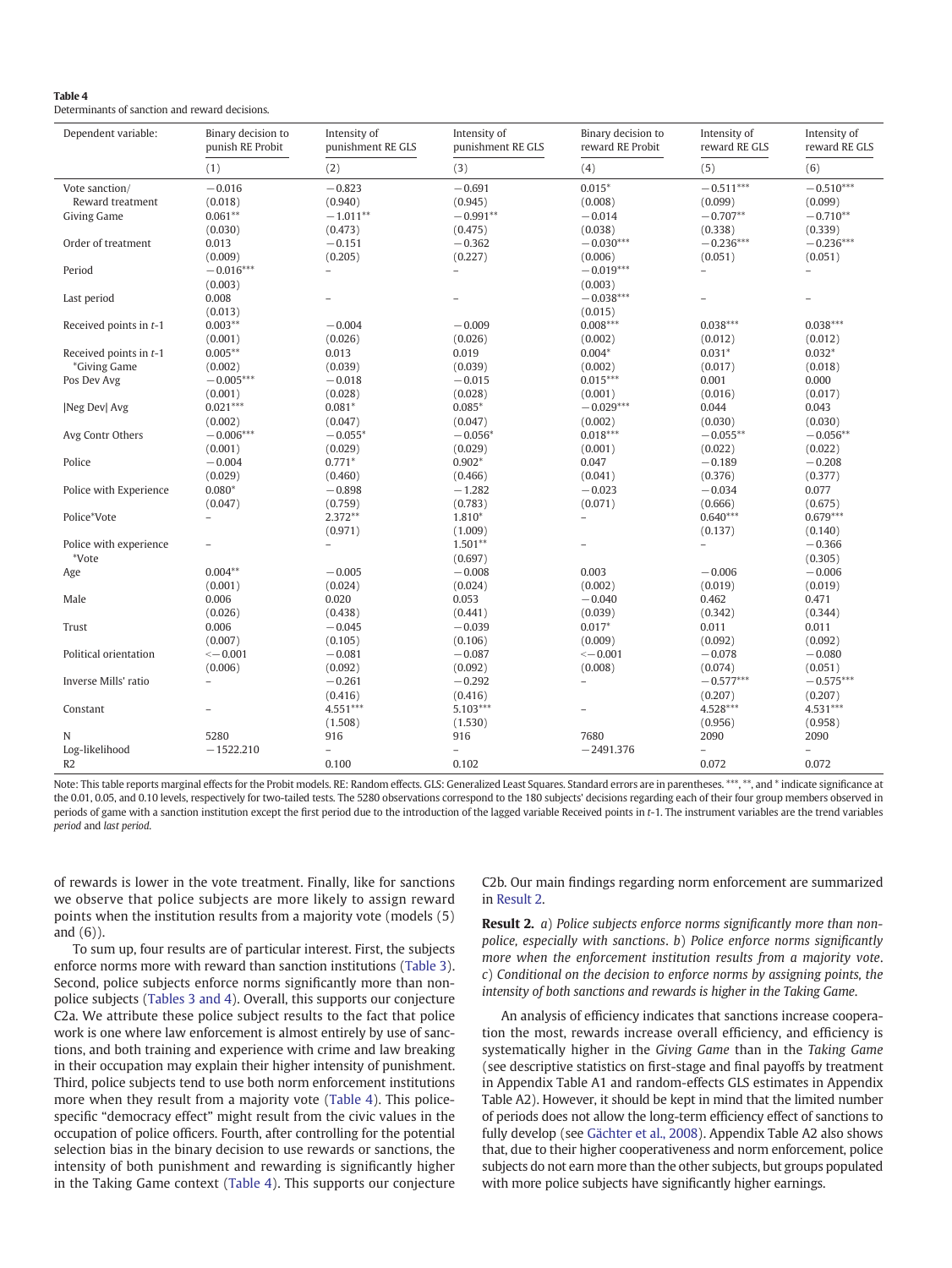Table 5 Preferences for norm enforcement institution.

| Game        | Vote for<br>institution | Individual votes |          |            | Group Majority vote | Satisfaction rate |            |
|-------------|-------------------------|------------------|----------|------------|---------------------|-------------------|------------|
|             |                         | All              | Police   | Non-police |                     | Police            | Non-police |
|             |                         | $N = 100$        | $N = 50$ | $N = 50$   | $N = 20$            |                   |            |
| Taking Game | Sanction                | 28               | 16       | 12         | 5                   | 62.5%             | 50%        |
|             |                         | (28%)            | (32%)    | (24%)      | (25%)               |                   |            |
|             | Reward                  | 72               | 34       | 38         | 15                  | 94.1%             | 81.6%      |
|             |                         | (72%)            | (68%)    | (76%)      | (75%)               |                   |            |
|             |                         | $N = 80$         | $N = 37$ | $N = 43$   | $N = 16$            |                   |            |
| Giving Game | Sanction                | 22               | 13       | 9          | 3                   | 61.5%             | 22.2%      |
|             |                         | (27.5%)          | (35.1%)  | (20.9%)    | (18.7%)             |                   |            |
|             | Reward                  | 58               | 24       | 34         | 13                  | 87.5%             | 94.1%      |
|             |                         | (72.5%)          | (64.9%)  | (79.1%)    | (81.3%)             |                   |            |

#### 4.3. Voting on norm enforcement institutions

Table 5 displays the distribution of individual votes and the group majority vote for the reward and sanction institutions for each pool of subjects in the Giving and Taking Games. It also indicates a proxy for satisfaction in each game for each pool of subjects, i.e. the percentage of subjects whose vote corresponds to the majority vote. Table 5 shows that the proportion of subjects preferring the reward over sanction institution is significantly higher in both game frames (binomial tests,  $p < 0.01$  for both), and there is no difference between reward institution preference across the two games ( $\chi^2$  test,  $p = 0.941$ ). As a result, 81.3% of the 16 groups in the Giving Game and 75% of the 20 groups in the Taking Game implement the reward institution. Although the majority of police subjects also voted for reward, they were more inclined to vote for sanction than non-police (Taking Game: 32% vs. 24%. Giving Game: 35.1% vs. 20.9%). The difference is, however, not significant  $(\chi^2$  tests,  $p = 0.156$  and  $p = 0.373$  for the Giving and Taking Games, respectively).

Table 6 reports the marginal effects of Probit regressions analyzing the individual determinants of a vote for the sanction institution against the reward institution. In model (1), we include controls for the Giving Game, the late occurrence of the Voting treatment in the sequence to check whether experience with each institution matters in the voting decision, a dummy for police and demographic controls. We also include a dummy variable indicating whether the subject has contributed nothing in the first period of the Baseline treatment, i.e. before receiving any feedback on others' behavior in this experiment. This variable aims at testing whether individuals who immediately free-ride in this experiment are less likely to vote for sanctions than others. Models (2) to (5) report separate estimates for subjects with and without experience with the two enforcement institutions. Models (2) and (3) add the BRSV dummy variable to check whether having experienced the sanction institution instead of the reward institution just before voting favors or not the vote for the sanction institution.

Table 6 indicates that having experienced both institutions before voting increases the preference for sanctions, as shown by the significant positive coefficient of the Vote Treatment Last variable in model (1). Sanctions become more appealing after observing the decay of cooperation and the typically higher marginal impact of sanctions relative to rewards. This is consistent with [Gürerk et al. \(2006\)](#page-12-0). In contrast, we find no effect of having experienced either the reward or the sanction institution immediately before the vote. Supporting conjecture C3a, model (1) indicates that police subjects have a 11.7% higher probability to vote in favor of the sanction institution than non-police and

#### Table 6

Determinants of the vote for the sanction institution.

| Dependent variable:<br>Vote for sanction | All sequences | Experience of institution<br>BRSV and BSRV seq. | Experience of institution<br>BRSV and BSRV seq. | No experience of institution<br>BVSR and BVRS seq. | No experience of institution<br>BVSR and BVRS seq. |
|------------------------------------------|---------------|-------------------------------------------------|-------------------------------------------------|----------------------------------------------------|----------------------------------------------------|
|                                          | (1)           | (2)                                             | (3)                                             | (4)                                                | (5)                                                |
| <b>BRSV</b>                              |               | $-0.128$                                        | $-0.110$                                        | -                                                  | $\overline{\phantom{0}}$                           |
|                                          |               | (0.106)                                         | (0.109)                                         |                                                    |                                                    |
| Giving Game                              | 0.008         | 0.099                                           | 0.116                                           | $-0.055$                                           | $-0.019$                                           |
|                                          | (0.075)       | (0.106)                                         | (0.108)                                         | (0.098)                                            | (0.086)                                            |
| Vote Treatment Last                      | $0.107***$    | $\overline{\phantom{0}}$                        |                                                 | -                                                  | ۰                                                  |
|                                          | (0.039)       |                                                 |                                                 |                                                    |                                                    |
| Null contribution in period 1            | $-0.075$      | $-0.152$                                        | $-0.160$                                        | 0.075                                              | 0.101                                              |
| of the Baseline                          | (0.092)       | (0.101)                                         | (0.103)                                         | (0.115)                                            | (0.111)                                            |
| Police                                   | $0.117*$      | $0.199**$                                       | $0.171^{#}$                                     | $-0.085$                                           | $-0.137$                                           |
|                                          | (0.069)       | (0.087)                                         | (0.105)                                         | (0.127)                                            | (0.130)                                            |
| Police with experience                   |               |                                                 | 0.116                                           | $\qquad \qquad -$                                  | $0.438***$                                         |
|                                          |               |                                                 | (0.147)                                         |                                                    | (0.163)                                            |
| Age                                      | $-0.002$      | $-0.008$                                        | $-0.008$                                        | 0.009                                              | 0.011                                              |
|                                          | (0.004)       | (0.006)                                         | (0.006)                                         | (0.006)                                            | (0.006)                                            |
| Male                                     | $-0.016$      | $-0.057$                                        | $-0.055$                                        | 0.064                                              | 0.044                                              |
|                                          | (0.069)       | (0.110)                                         | (0.109)                                         | (0.081)                                            | (0.081)                                            |
| Trust                                    | $-0.005$      | 0.003                                           | 0.006                                           | $-0.004$                                           | $-0.007$                                           |
|                                          | (0.019)       | (0.029)                                         | (0.029)                                         | (0.018)                                            | (0.018)                                            |
| Political orientation                    | 0.005         | $-0.015$                                        | $-0.015$                                        | $0.033*$                                           | $0.048***$                                         |
|                                          | (0.015)       | (0.022)                                         | (0.021)                                         | (0.020)                                            | (0.018)                                            |
| N                                        | 180           | 100                                             | 100                                             | 80                                                 | 80                                                 |
| Log-likelihood                           | $-99.418$     | $-60.827$                                       | $-60.566$                                       | $-31.780$                                          | $-29.953$                                          |
| Pseudo- $R^2$                            | 0.065         | 0.077                                           | 0.081                                           | 0.105                                              | 0.156                                              |

Note: This table reports marginal effects of Random Effects Logit models. Standard errors clustered at the group level are in parentheses. \*\*\*, \*\*, \* and # indicate significance at the 0.01, 0.05, 0.10, and 0.11 levels respectively, for two-tailed tests. The BRSV dummy variable corresponds to situations in which participants vote just after experiencing the sanction institution. The omitted variable corresponds to the BSRV sequence where participants vote just after experiencing the reward institution.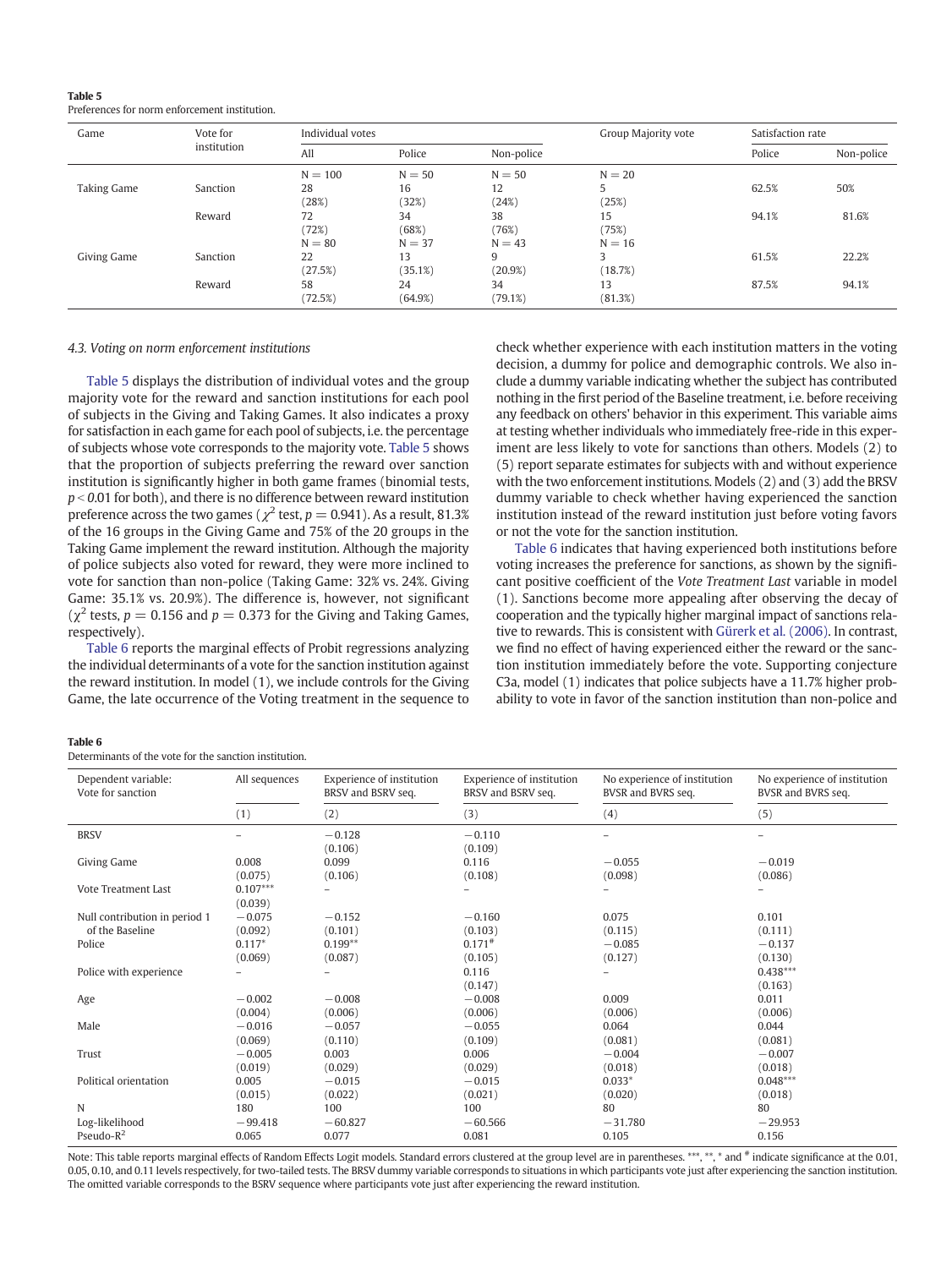<span id="page-11-0"></span>models (2) and (5) confirm that police subjects exhibit a higher preference for sanctions. Police subjects with a longer experience in the police are much more likely than the other subjects to vote in favor of the sanction institution before experimenting the institutions in the game (model (5)). A possible interpretation is that being exposed to deviant behavior and norm enforcement either during the game or in real life (as it is the case for police officers) reinforces confidence in sanctions. Interestingly, a comparison of estimates (1) and (5) suggests that real experience and experience in the lab are substitutes. Finally, people who free ride at the very beginning of this experiment are no less likely than others to vote for the sanction institution, and a more conservative political opinion increases the probability of voting for sanctions when one has not yet experienced this institution (model (5)). This leads to our final result:

Result 3. a) More experience with the social dilemma game and norm enforcement increases the preference for sanctions. b) Police subjects are more likely to vote for the sanction institution compared to other subjects.

#### 5. Discussion

Our study examined norm enforcement by carrots or sticks in two distinct frames of a social dilemma. A field-experiment element was the use of both French police commissioners and standard student subjects. We have three main sets of findings.

First, a negatively-framed "destructive" context (Taking Game) leads to a lower level of cooperation and to the assignment of more sanctions and rewards when subjects decide to use these institutions. One interpretation stems from the fact that negative (positive) norm violation in the Taking Game could generate more negative (positive) emotions, which naturally resonates with the use of sanctions (rewards).

Second, we examined subject-pool effects and showed that individuals in a mission-oriented occupation responsible for norm enforcement, like our new police commissioners, tend to be both more cooperative in social dilemmas and willing to bear more of the costs of the norm enforcement. This is especially true when the enforcement institution uses sanctions. This translates into higher earnings not for police subjects themselves but for groups populated with more police subjects.

Third, regarding the implementation of norm enforcement institutions, we show that a large majority of individuals generally prefer rewards over sanctions. This result extends that of [Sutter et al. \(2010\)](#page-12-0) to a wider set of conditions. This preference may be due to a willingness to avoid the loss of efficiency associated with sanctions and/or the perspective of mutual benefits through positive reciprocity within groups. Interestingly, police subjects are more likely to enforce norms with either institution when implemented by majority vote. This effect suggests that police subjects are particularly sensitive to the democratic implementation of the enforcement institution. Finally, we find that an endogenous sanction institution leads to higher contributions than an exogenously imposed equivalent institution. We also observe that police subjects prefer sanctions relatively more than non-police, and a longer exposure to free riding in the experimental game leads subjects to favor sanctions over rewards for norm enforcement. Our finding that both types of experience (experimental or in real life through exposure to crime in police work) lead to a stronger preference for sanctions is important because it lends some support to the external validity of evidence generated by laboratory games.

We acknowledge, however, a number of limitations to our study. It would be desirable to recruit more experienced police commissioners. Indeed, this would allow us to better identify whether the policesubject effect is due to intrinsic motivation and self-selection or to the role of experience in law enforcement. It would also allow us to understand whether the higher preference of more experienced police subjects for the sanction institution is due to more direct exposure to

crime in the field or to immersion in police culture. Moreover, the low number of periods in our experiment penalizes sanction efficiency because the benefits of sanctions take time to develop (see [Gächter](#page-12-0) [et al., 2008\)](#page-12-0), while the benefits of rewards are more immediate. Finally, it would be also interesting to test how our findings would be affected if groups were rematched after each interaction. Despite these limitations, we believe that it is important to expose norm enforcement mechanisms to a large variety of environmental and institutional conditions so as to evaluate their robustness and derive policy implications on institutional design.

#### Appendix A. Supplementary data

Supplementary data to this article can be found online at [http://](http://dx.doi.org/10.1016/j.jpubeco.2015.03.012) [dx.doi.org/10.1016/j.jpubeco.2015.03.012.](http://dx.doi.org/10.1016/j.jpubeco.2015.03.012)

#### References

- Alatas, V., Cameron, L., Chaudhuri, A., Erkal, N., Gangadharan, L., 2009. [Subject pool effects](http://refhub.elsevier.com/S0047-2727(15)00055-9/rf0005) [in a corruption experiment: a comparison of Indonesian public servants and](http://refhub.elsevier.com/S0047-2727(15)00055-9/rf0005) [Indonesian students. Exp. Econ. 12 \(1\), 113](http://refhub.elsevier.com/S0047-2727(15)00055-9/rf0005)–132.
- Anderson, C.M., Putterman, L., 2006. [Do non-strategic sanctions obey the law of demand?](http://refhub.elsevier.com/S0047-2727(15)00055-9/rf0010) [The demand for punishment in the voluntary contribution mechanism. Game Econ.](http://refhub.elsevier.com/S0047-2727(15)00055-9/rf0010) [Behav. 54 \(1\), 1](http://refhub.elsevier.com/S0047-2727(15)00055-9/rf0010)–24.
- Andreoni, J., 1988. [Why free ride? Strategies and learning in public goods experiments.](http://refhub.elsevier.com/S0047-2727(15)00055-9/rf0015) [J. Public Econ. 37, 291](http://refhub.elsevier.com/S0047-2727(15)00055-9/rf0015)–304.
- Andreoni, J., 1995. [Warm-glow versus cold-prickle: the effects of positive and negative](http://refhub.elsevier.com/S0047-2727(15)00055-9/rf0020) [framing on cooperation in experiments. Q. J. Econ. 110 \(1\), 1](http://refhub.elsevier.com/S0047-2727(15)00055-9/rf0020)–21.
- Andreoni, J., Harbaugh, W., Vesterlund, L., 2003. [The carrot or the stick: rewards, punishments](http://refhub.elsevier.com/S0047-2727(15)00055-9/rf0025) [and cooperation. Am. Econ. Rev. 93 \(3\), 893](http://refhub.elsevier.com/S0047-2727(15)00055-9/rf0025)–902.
- Becker, G.S., 1968. [Crime and punishment: an economic approach. J. Polit. Econ. 76,](http://refhub.elsevier.com/S0047-2727(15)00055-9/rf0035) 169–[217.](http://refhub.elsevier.com/S0047-2727(15)00055-9/rf0035)
- Berg, J., Dickhaut, J., McCabe, K., 1995. [Trust, Reciprocity and Social History. Games Econ.](http://refhub.elsevier.com/S0047-2727(15)00055-9/rf9995) [Behav. 10 \(1\), 122](http://refhub.elsevier.com/S0047-2727(15)00055-9/rf9995)–142.
- Besley, T., Ghatak, M., 2005. [Competition and incentives with motivated agents. Am. Econ.](http://refhub.elsevier.com/S0047-2727(15)00055-9/rf0050) [Rev. 95 \(3\), 616](http://refhub.elsevier.com/S0047-2727(15)00055-9/rf0050)–636.
- Bochet, O., Page, T., Putterman, L., 2006. [Communication and punishment in voluntary](http://refhub.elsevier.com/S0047-2727(15)00055-9/rf0055) [contribution experiments. J. Econ. Behav. Organ. 60 \(1\), 11](http://refhub.elsevier.com/S0047-2727(15)00055-9/rf0055)–26.
- Cadsby, C.B., Maynes, E., 1998. [Choosing between a socially ef](http://refhub.elsevier.com/S0047-2727(15)00055-9/rf0060)ficient and free-riding [equilibrium: nurses versus economics and business students. J. Econ. Behav. Organ.](http://refhub.elsevier.com/S0047-2727(15)00055-9/rf0060) [37, 183](http://refhub.elsevier.com/S0047-2727(15)00055-9/rf0060)–192.
- Carlan, P.E., 2007. [The search for job satisfaction: a survey of Alabama policing. Am.](http://refhub.elsevier.com/S0047-2727(15)00055-9/rf0065) [J. Crim. Justice 32 \(3\), 74](http://refhub.elsevier.com/S0047-2727(15)00055-9/rf0065)–86.
- Carpenter, J.P., 2007. [Punishing free riders: how group size affects mutual monitoring and](http://refhub.elsevier.com/S0047-2727(15)00055-9/rf0070) [the provision of public goods. Game Econ. Behav. 60 \(1\), 31](http://refhub.elsevier.com/S0047-2727(15)00055-9/rf0070)–51.
- Carpenter, J., Seki, E., 2011. [Do social preferences increase productivity? Field experimen](http://refhub.elsevier.com/S0047-2727(15)00055-9/rf0075)tal evidence from fi[shermen in Toyoma Bay. Econ. Inq. 49 \(2\), 612](http://refhub.elsevier.com/S0047-2727(15)00055-9/rf0075)–630.

Casari, M., Plott, C.R., 2003. [Decentralized management of common property resources:](http://refhub.elsevier.com/S0047-2727(15)00055-9/rf0080) [experiments with a centuries-old institution. J. Econ. Behav. Organ. 51 \(2\), 217](http://refhub.elsevier.com/S0047-2727(15)00055-9/rf0080)–247. Cason, T.N., Gangadharan, L., 2014. [Swords without covenants do not lead to self-](http://refhub.elsevier.com/S0047-2727(15)00055-9/rf0390)

- [governance. J. Theor. Polit. \(forthcoming, DOI: 0951629814539199\).](http://refhub.elsevier.com/S0047-2727(15)00055-9/rf0390) Charness, G., Rabin, M., 2002. [Understanding social preferences with simple test.](http://refhub.elsevier.com/S0047-2727(15)00055-9/rf0090)
- [Q. J. Econ. 117, 817](http://refhub.elsevier.com/S0047-2727(15)00055-9/rf0090)–869.
- Cooper, D.J., Kagel, J.H., Lo, W., Gu, Q.L., 1999. [Gaming against managers in incentive](http://refhub.elsevier.com/S0047-2727(15)00055-9/rf0095) [systems: experimental results with Chinese students and Chinese managers. Am.](http://refhub.elsevier.com/S0047-2727(15)00055-9/rf0095) [Econ. Rev. 89, 781](http://refhub.elsevier.com/S0047-2727(15)00055-9/rf0095)–804.
- Denant-Boemont, L., Masclet, D., Noussair, C., 2007. [Punishment, counterpunishment and](http://refhub.elsevier.com/S0047-2727(15)00055-9/rf0115) [sanction enforcement in a social dilemma experiment. Economic Theory 31 \(1\),](http://refhub.elsevier.com/S0047-2727(15)00055-9/rf0115) 145–[167.](http://refhub.elsevier.com/S0047-2727(15)00055-9/rf0115)
- Dickinson, D.L., 2001. [The carrot vs. the stick in work team motivation. Exp. Econ. 4 \(1\),](http://refhub.elsevier.com/S0047-2727(15)00055-9/rf0120) 107–[124.](http://refhub.elsevier.com/S0047-2727(15)00055-9/rf0120)
- Dugar, S., 2013. [Non-monetary incentives and opportunistic behavior: evidence from a](http://refhub.elsevier.com/S0047-2727(15)00055-9/rf0125) [laboratory public good game. Econ. Inq. 51 \(2\), 1374](http://refhub.elsevier.com/S0047-2727(15)00055-9/rf0125)–1388.
- Durose, M.R., Cooper, A.D., Snyder, H.N., 2014. Recidivism of Prisoners Released in 30 States in 2005: Patterns From 2005 to 2010, NCJ 244205. Bureau of Justice Statistics (Available at <http://www.bjs.gov/>).
- Dyer, D., Kagel, J.H., Levin, D., 1989. [A comparison of naive and experienced bidders in](http://refhub.elsevier.com/S0047-2727(15)00055-9/rf0135) [common value offer auctions: a laboratory analysis. Econ. J. 99 \(394\), 108](http://refhub.elsevier.com/S0047-2727(15)00055-9/rf0135)–115.
- Fehr, E., Gächter, S., 2000. [Cooperation and punishment. Am. Econ. Rev. 90 \(4\), 980](http://refhub.elsevier.com/S0047-2727(15)00055-9/rf0140)–994. Fehr, E., Schmidt, K., 1999. [A theory of fairness, competition and cooperation. Q. J. Econ.](http://refhub.elsevier.com/S0047-2727(15)00055-9/rf0145)
- [114, 817](http://refhub.elsevier.com/S0047-2727(15)00055-9/rf0145)–868. Fischbacher, U., 2007. [z-Tree: Zurich toolbox for ready-made economic experiments. Exp.](http://refhub.elsevier.com/S0047-2727(15)00055-9/rf0150)
- [Econ. 10 \(2\), 171](http://refhub.elsevier.com/S0047-2727(15)00055-9/rf0150)–178.
- Fischbacher, U., Gächter, S., 2010. [Social preferences, beliefs, and the dynamics of free](http://refhub.elsevier.com/S0047-2727(15)00055-9/rf0160) [riding in public goods experiments. Am. Econ. Rev. 100 \(1\), 541](http://refhub.elsevier.com/S0047-2727(15)00055-9/rf0160)–556. Fischbacher, U., Gächter, S., Fehr, E., 2001. [Are people conditionally cooperative? Evidence](http://refhub.elsevier.com/S0047-2727(15)00055-9/rf0155)
- [from a public goods experiment. Econ. Lett. 71 \(3\), 397](http://refhub.elsevier.com/S0047-2727(15)00055-9/rf0155)–404.
- François, P., 2000. 'Public service motivation' [as an argument for government provision.](http://refhub.elsevier.com/S0047-2727(15)00055-9/rf0170) [J. Public Econ. 78 \(3\), 275](http://refhub.elsevier.com/S0047-2727(15)00055-9/rf0170)–299.